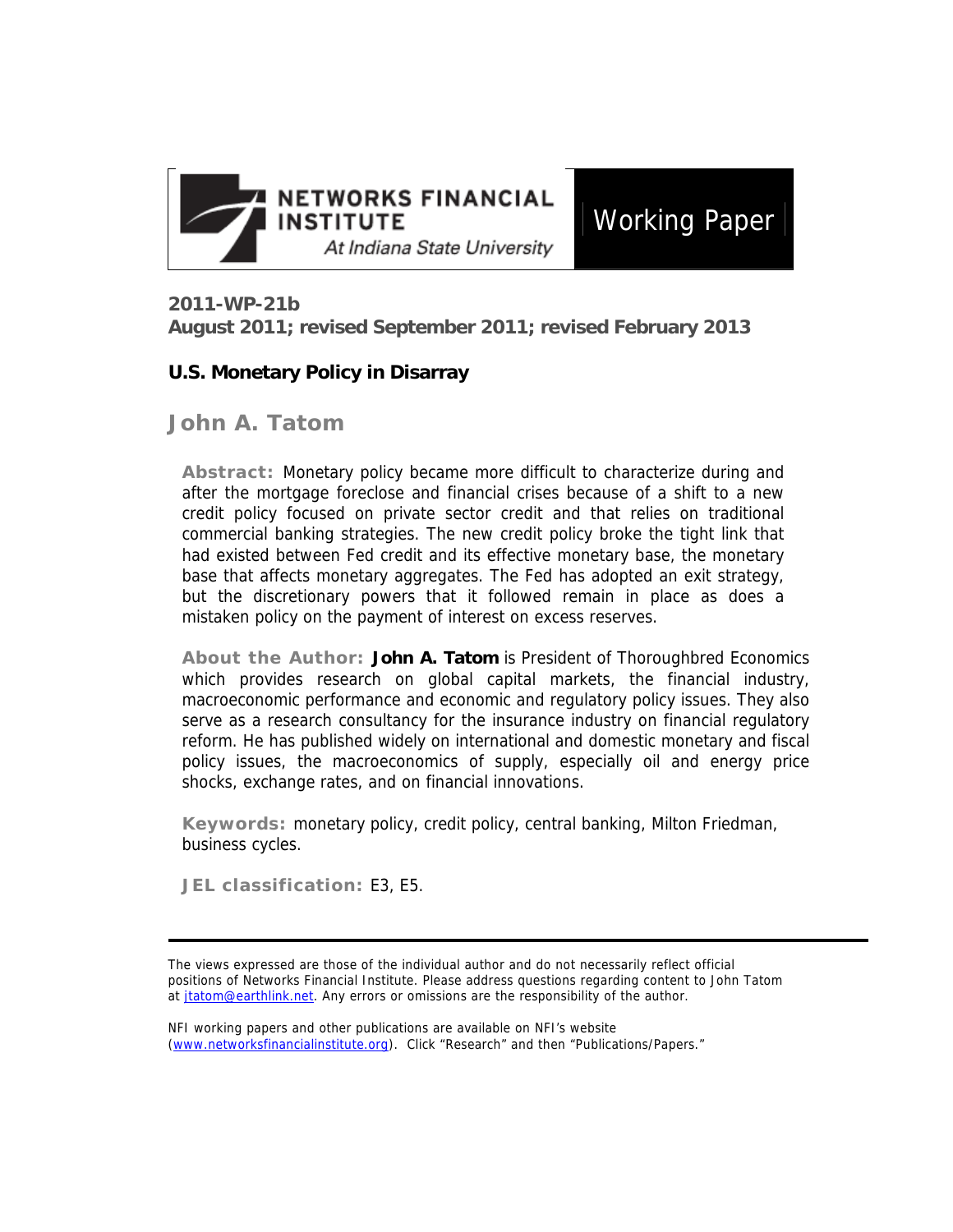# **U.S. Monetary Policy in Disarray**

### **John A. Tatom**

Monetary policy has become more difficult to characterize or follow since 2007. Before that time, matters were simpler, but still not simple. Earlier, there was a persistent debate about whether monetary policy was best characterized and understood as interest rate policy or by Federal Reserve (Fed) monetary actions to affect the growth rate of monetary aggregates. Since 2007, however, the Fed has been implementing policy actions aimed at the availability of Fed credit, especially private sector credit, as the key factor affecting the stability of financial markets, output, employment and prices. Monetary policy became credit policy in 2007 and has remained so since then. The tight link between Fed actions that change the money stock and those that affect the Fed's contribution to the stock of credit has been seriously degraded. At least for some time, there is no longer any simple measure produced by the Fed that can be taken as a benchmark for the Fed's actions to affect the economic expansion, the value of money (inflation), or financial stability.

The Fed has attempted to frame its response to the recession and financial crisis as largely following the analytical framework of Milton Friedman. For example, Nelson (2011, p. 2) cites Bernanke (2004, p. 2), who observes, "Friedman's monetary framework has been so influential that, in its broad outlines at least, it has nearly become identical with modern monetary theory and practice." Nelson argues that "An underappreciated aspect of the policy response is its consistency on many dimensions with the framework for financial and monetary policy suggested by Milton Friedman's body of work." The argument and evidence in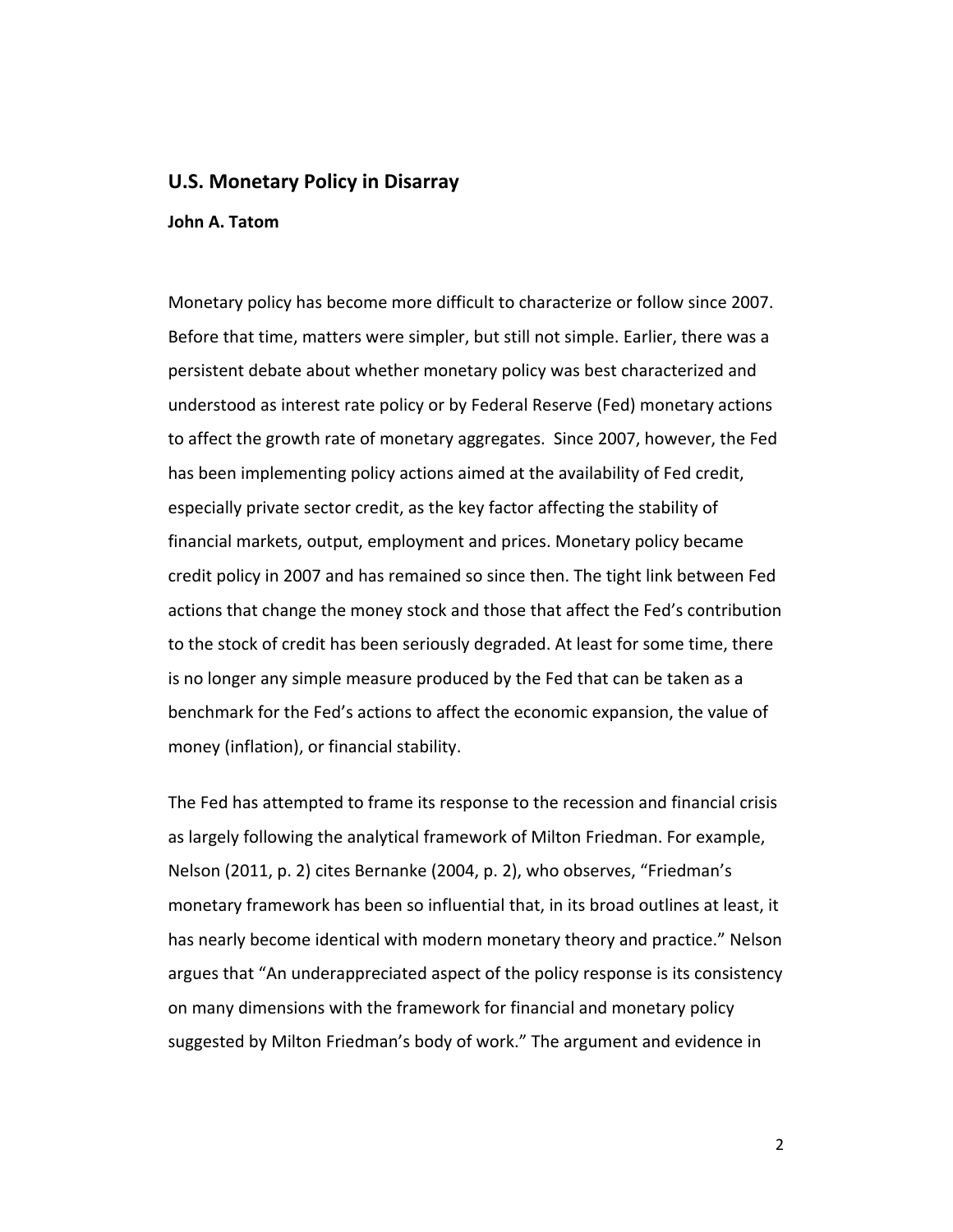this article are strongly at odds with the Fed's view of its policy and Nelson's explanation of its consistency with the work of Milton Friedman. Nelson (2011) is characterized as a Fed view here, but this is not to argue that it was promoted or supported by research colleagues or Fed officials. $<sup>1</sup>$ </sup>

Section I discusses conventional interest rate policy and monetary base control as methods to influence aggregate demand. The Fed largely abandoned conventional interest rate policy in 2007 when it began to move the target federal funds rate to a rate below 25 basis points, or near zero. The Fed also prompted confusion over monetary actions by creating large excess reserves that blurred the Fed's actions to influence monetary aggregates. Section II details the Fed's shift to credit policy, its shortcomings, and the breakdown in the link between Fed credit and the monetary base. Credit policy shifts the focus of Fed actions away from monetary policy and, instead, stresses a critical channel for direct placement of credit to distressed non‐depository private financial firms and Government Sponsored Entities (GSEs) as the principal means for countering financial crises and recessions. $<sup>2</sup>$  This section also provides an</sup> analysis of the payment of interest on reserves and the cost of subsidized excess reserve holding. Section III reviews recent claims by the Fed that their actions

 $<sup>1</sup>$  Nelson is the Chief of the Monetary Studies Section, Division of Monetary Affairs, Board of</sup> Governors of the Federal Reserve System since 2009; he was a research official at the Federal Reserve Bank of St. Louis from 2003‐09, and was an economist and research advisor at the Bank of England from 1998‐2003. Fed Research staff and officials exercise considerable independence in the subjects that they choose their analysis and conclusions at all three institutions. In particular, Nelson (2011) carries the explicit caveat: "The analysis and conclusions set forth are those of the author and do not represent the concurrence of other members of the research staff of the Board of Governors, or the Board of Governors." <sup>2</sup>

<sup>&</sup>lt;sup>2</sup>The course of action is all the more striking in light of Chairman Bernanke's speech (2002) in honor of Milton Friedman's ninetieth birthday, when he concluded "I would like to say to Milton and Anna (Schwartz): Regarding the Great Depression. You're right. We did it. We're very sorry. But thanks to you, we won't do it again."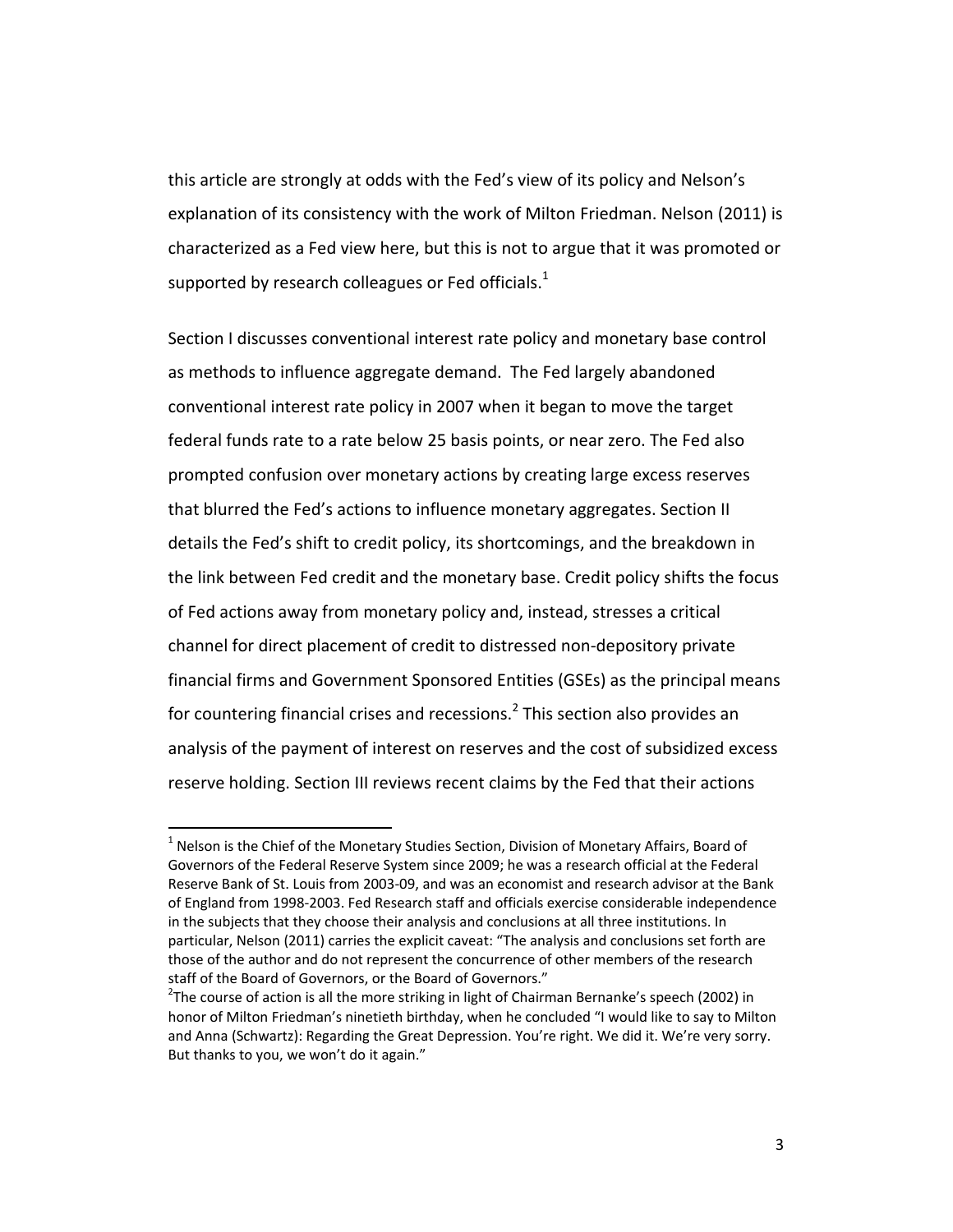can be viewed as consistent with Milton Friedman's framework for monetary policy. Section IV provides a summary and conclusions.

#### **I. Conventional Fed Policy to Affect Money and Credit**

One of the great monetary policy debates for 50 years or more has been whether monetary policy works by affecting the quantity of money that circulates in the economy or by interest rate policy, which for almost as many decades has been indicated by settings of the federal funds rate. At one level, this debate was not essential since setting a nominal interest rate or setting the monetary base could be analytically equivalent if implemented in an equivalent manner, but in practice this proved unachievable. Perhaps the greatest shortcoming of interest rate policy, at least as it has been carried out by the Fed, is that it does not focus on a real rate, the type of rate that might actually influence spending, output and employment and inflation. The broader, more fundamental issue is whether monetary policy might better be exercised by control of a monetary aggregate, such as the Fed's monetary base. Monetary targeting has not received much attention since 1982, when the Fed essentially abandoned targeting the monetary aggregate, M1, and later stopped paying lip service to the broader monetary aggregate M2. Instead, the Fed has ignored Congressional pressures for explicit monetary aggregate targets adopted in House concurrent Resolution 133 passed in 1975.

The old federal funds rate ‐‐ monetary aggregates debate about the efficacy and instruments of monetary policy was quieted by the fundamental and prescient challenge of Bernanke and Blinder (1988) and (1992) who rejected the usefulness of monetary measures as an indicator or instrument of policy and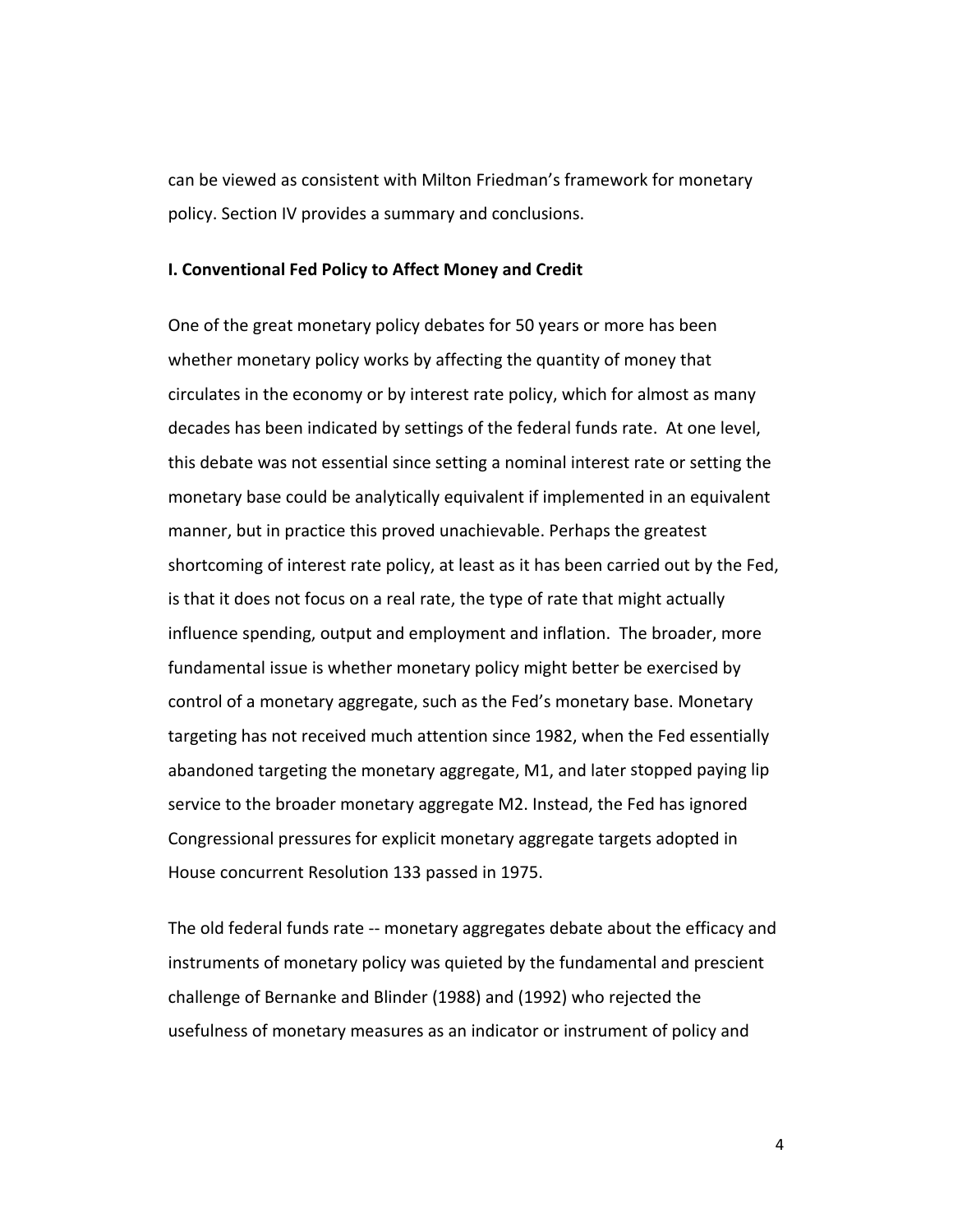focused instead on the federal funds rate or credit spreads as part of a credit approach for a central bank to influence economic performance. Taylor (1993) provides the case for the eponymous rule explaining how the Fed could improve upon its ability to influence inflation, real GDP and the unemployment rate without reference to monetary aggregates. Once the federal funds rate was set at zero, however, the Fed resorted to direct credit measures to influence credit spreads and economic performance.<sup>3</sup> While conventional policy became seemingly irrelevant to the Fed's leadership in 2007, at least until 2013, it is useful to see how indicators of policy have evolved without direct policy reliance on them.

# *1.1 The federal funds rate as an indicator of recent policy*

Federal funds rate changes and its level since 2008 indicate that the Fed has been extremely easy, or stimulative, because it was sharply reduced to, and has remained, near zero. The interest rates that matter for spending are real interest rates, the nominal interest rate less the expected rate of inflation. Using the personal consumption expenditure deflator over the past year to measure inflation expectations, the real federal funds rate in Figure 1 shows that the key rate sometimes moves in the opposite direction from the federal funds rate setting because of movements in expected inflation.

# **Figure 1 The Real Federal Funds Rate Sometimes Shows Different Signals**

 $3$  Belongia and Ireland (2012) point out that Bernanke and Blinder (1982 lead the charge in arguing against the use of a monetary aggregate in the conduct of monetary policy and that Friedman and Kuttner (1992) reinforce the instability of the money -- GDP link after 1980, though Leeper and Roush (2003) reach the opposite result. Belongia and Ireland provide a new theoretical basis, backed by empirical support, for including a monetary aggregate in the implementation and assessment of monetary policy.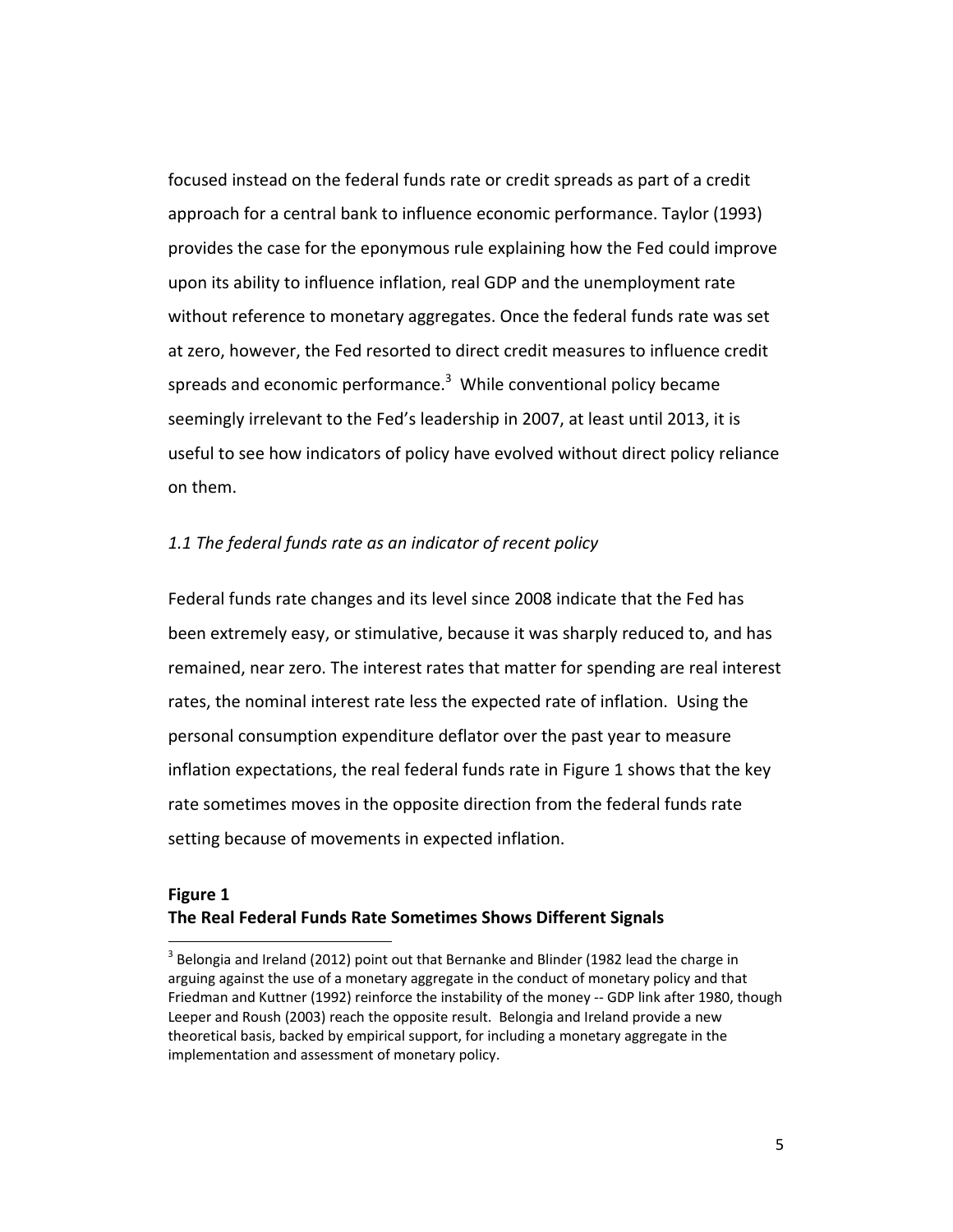

Source: Federal Reserve Bank of St. Louis, FRED database

In particular, from July 2008 to July 2009 and again from December 2009 to November 2010, the real federal funds rate rose, and quite sharply. $4\,$  In the first instance, the Fed allowed its policy to become tighter, inadvertently deepening the recession and contributing to the financial crisis two months later and subsequently delaying and in the second instance weakening the recovery. The

<sup>4</sup> If the real interest rate is constructed using the *ex ante* University of Michigan inflation expectations measures the surge in the real rate in these two periods is not as large. Recent swings in inflation associated with surges in energy prices and subsequent declines may not affect the University of Michigan expected inflation measure. However, both expected inflation measures are not immune to energy price swings before then and the PCE deflator is usually a better predictor of future inflation. The 10-year constant maturity TIPs yield shows four spikes in the real interest rate since the recession began: March 2008 to November 2008 (180 basis points), April 2009 to June 2009 (31 basis points), November 2009 to March 2010 (23 basis points), and October 2010 to February 2011 (71 basis points). The first period is the run‐up to and worst part of the financial crisis during the recession, the second period is at the end of the recession and the third period matches the first four months of the surge shown in Figure 1.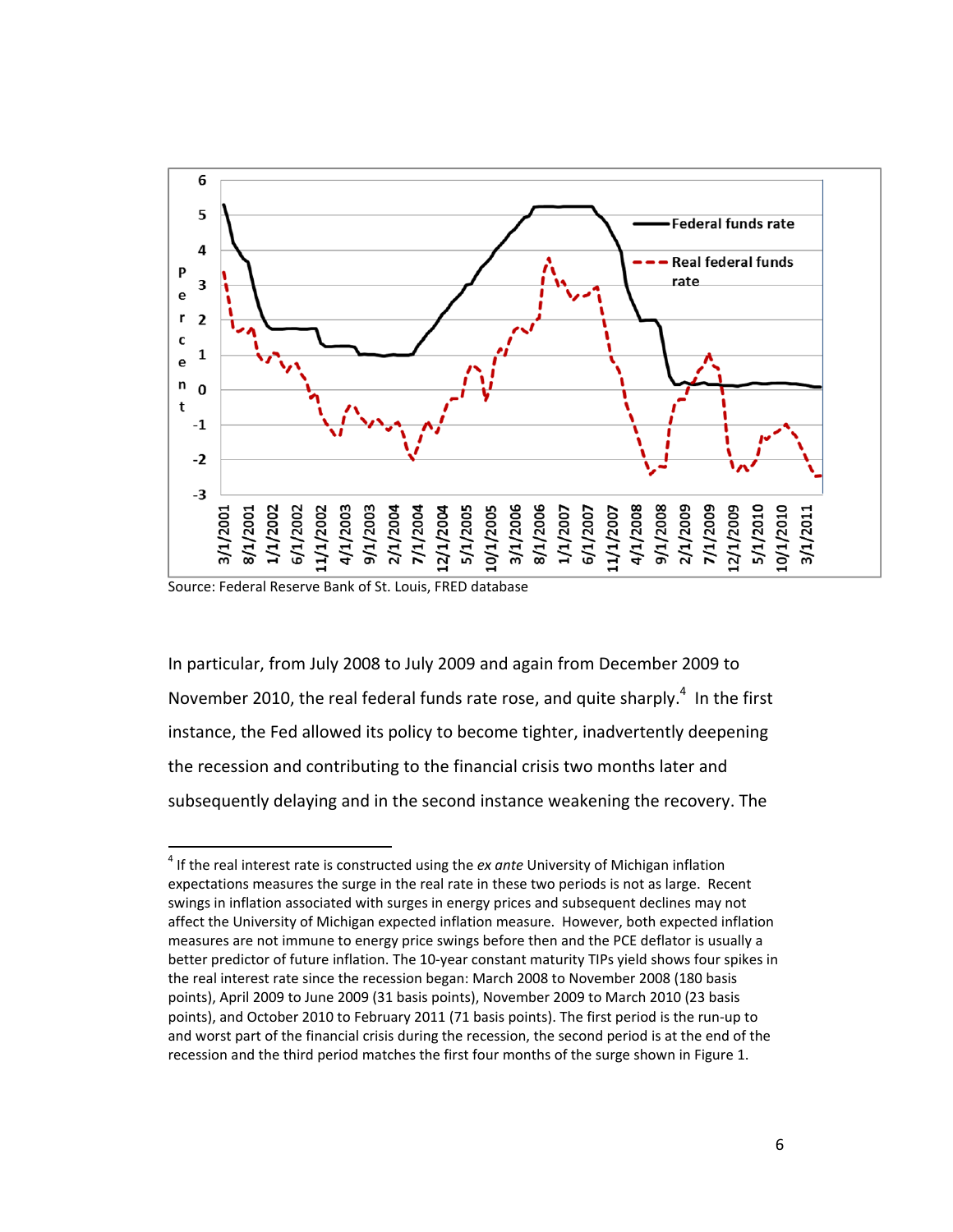former increase is reminiscent of the sharp increase in the Fed's nominal and real discount rate in midst of the Great Depression in October 1931 that was kept in place until June 1933. $^5$ 

#### *1.2 The monetary base and the recent recession and recovery*

Many analysts have long emphasized that the Fed should target the annual growth rate of a monetary aggregate in order to achieve macroeconomic objectives. For example, see Andersen and Karnosky (1977). Monetary aggregates measures, such as the narrow measure M1, have come into question for a variety of reasons, including the fact that much of a key component, currency, is held abroad and is therefore unlikely to affect domestic economic activity or prices. Sweep practices of depository institutions have also affected M1, but estimates of sweep balances can be incorporated.

Changes in one measure, the monetary base, reflect Federal Reserve actions that influence monetary aggregates. Meltzer (1987) and McCallum (1988, 2000) develop policy rules for the use of the monetary base to control GDP and inflation. The monetary base equals the assets of the Fed, netting out some uses of the monetary base that restrict the availability to support its two main uses: currency holdings of the public and reserve holdings of depository institutions. Increases in the growth rate of the monetary base are expected, with a lag, to boost the growth rate of broader monetary aggregates and, in turn to increase spending growth, and temporarily the growth rate of output and employment.

 $<sup>5</sup>$  This is not to argue that the Fed's recent actions paralleled those during the Depression. In the</sup> early 1930s, the Fed allowed the money stock to decline some 25 percent causing rapid declines in spending, output and prices.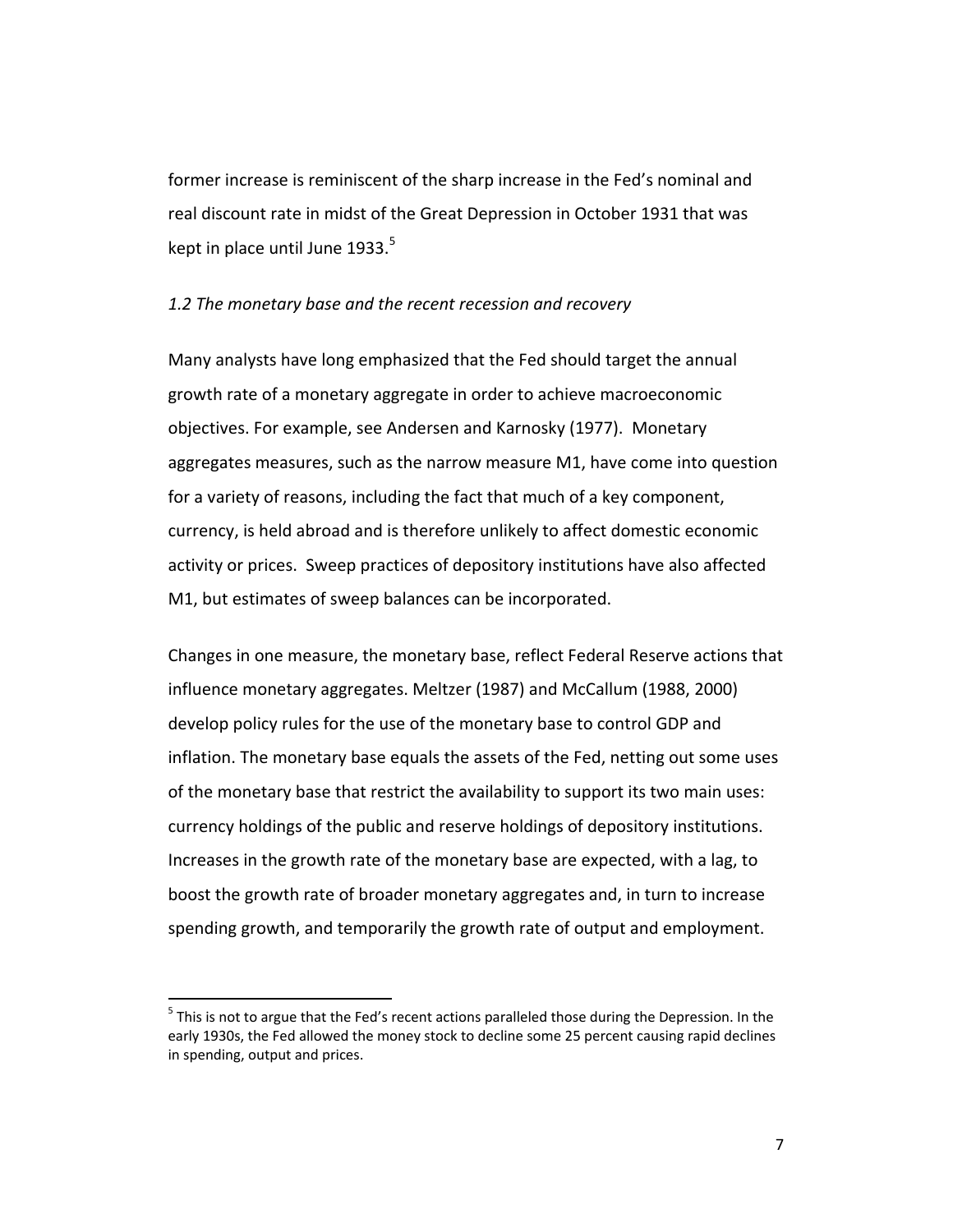Eventually, however, a more rapid increase in the monetary base and spending are expected to result only in a higher inflation rate.

In a simple model of the money supply process the monetary base is tightly tied to broader monetary aggregates via a multiplier.<sup>6</sup> The narrow monetary aggregate M1 multiplier depends upon the currency ratio (c), the ratio of currency in the hands of the non‐bank public (C) to transactions deposits (D), the ratio (p) of required reserves (RR) to transactions deposits, and excess reserves (ER) as a desired ratio (e) to transactions deposits. Broader monetary aggregates take into account the additional components that are not part of M1, each expressed as a desired ratio to transactions deposits.<sup>7</sup> The excess reserve ratio is a trivial component of the multiplier until fall 2008, but afterwards it explodes. $^8$ To correct for this a simpler model of the money supply process is used that omits excess reserves from the monetary base and multiplier. This measure, called the "monetary base adjusted" here, subtracts excess reserves from the monetary base.<sup>9</sup> In a the not seasonally adjusted monthly data used here the

 $<sup>6</sup>$  See Rasche and Johannes (1987) for an exposition of how one can model components of the</sup> multiplier in order to control monetary aggregates or Hafer and Hein (1984) for a time series approach to the multiplier itself. Also see Anderson and Rasche (1996) and references there for the literature on measuring the monetary base.<br><sup>7</sup> The multipliers are only stable if one adjusts transactions deposits to include sweep balances

<sup>(</sup>See www.sweepmeasures.com).<br><sup>8</sup> Keister, Martin and McAndrews (2008) note the equivalence between a monetary aggregate

approach to the conduct of monetary policy and an interest rate policy. They argue for setting a target interest rate on excess reserves to break the link between money and reserves or money and interest rates, in order to avoid tensions between monetary policy and payments or liquidity policy and to promote efficiency in resource allocation by developing an explicit return to holding reserves to offset the opportunity cost. However, there has always been a return to holding excess reserves that they ignore. Their article is a useful primer on Fed thinking on the benefits of boosting excess reserves.<br><sup>9</sup> Typically the appropriate monetary base measure is adjusted for reserve requirement changes

and called the adjusted monetary base (AMBNS in FRED for the not seasonally adjusted monthly measure). There have been no major changes in reserve requirements for 20 years, however.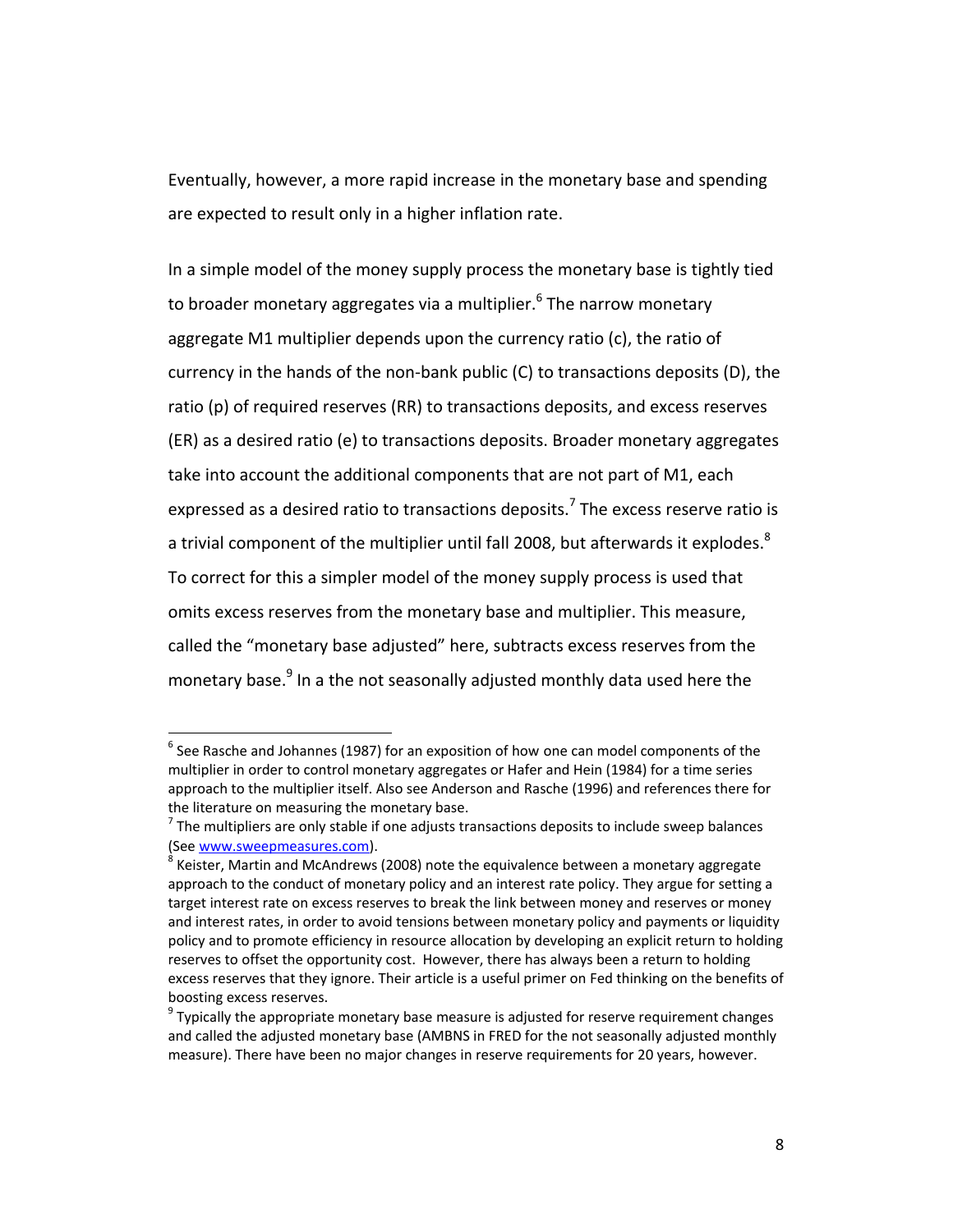monetary base adjusted is found as the Board of Governors Monetary Base (FRED code BOGUMBNS) less excess reserves (FRED code EXCRESNS).

In the simple model of the Fed and depository institutions, the Fed balance sheet consists of reserve bank credit (RBC), which includes credit to depository institutions (L), other private credit (PC) and Treasury securities (TS) and its liabilities include C, RR, ER and other deposits and liabilities (O). The monetary base (MB) is the sum of currency, required reserves and excess reserves and its sources are RBC less O. Depository institutions balance sheet assets are credit (CR), which could be securities or loans, RR and ER, and its liability is transactions deposits. In this model,

(1)  $M = [(1 + c)/(c + p + e)] MB$ .

Since excess reserves absorb some of the monetary base but do not contribute directly to M, they can be deducted from the monetary base measure to obtain the monetary base adjusted, MBA, and equation (1) may be rewritten as (2).

(2)  $M = [(1 + c)/(c + p)] \text{MBA}$ 

This expression is more useful heuristically when excess reserves are very small, as was the case before 2008, or where excess reserves are subject to large shocks due to the introduction of payment of interest, especially at a subsidized

<u> 1989 - Johann Stoff, fransk politik (d. 1989)</u>

The difference in the mean of the Board of Governors monetary base used here (FRED code BOGUMBNS) and the Federal Reserve Bank of St. Louis adjusted monetary base monthly (FRED code AMBNS) from 2000 to June 2011 is only 4 basis points and the same is true of the standard deviation of the two series for the same period. So there is essentially no difference in the two measures over this period. The same approach could be taken for the excess reserve ratio in the multiplier at a base period level as is taken for the required reserve ratio and allowing variations in it around this level to affect the reserve adjustment magnitude, with reduction (additions) in the ratio adding to it (subtracting from it). For the purposes here, this refinement is unnecessary.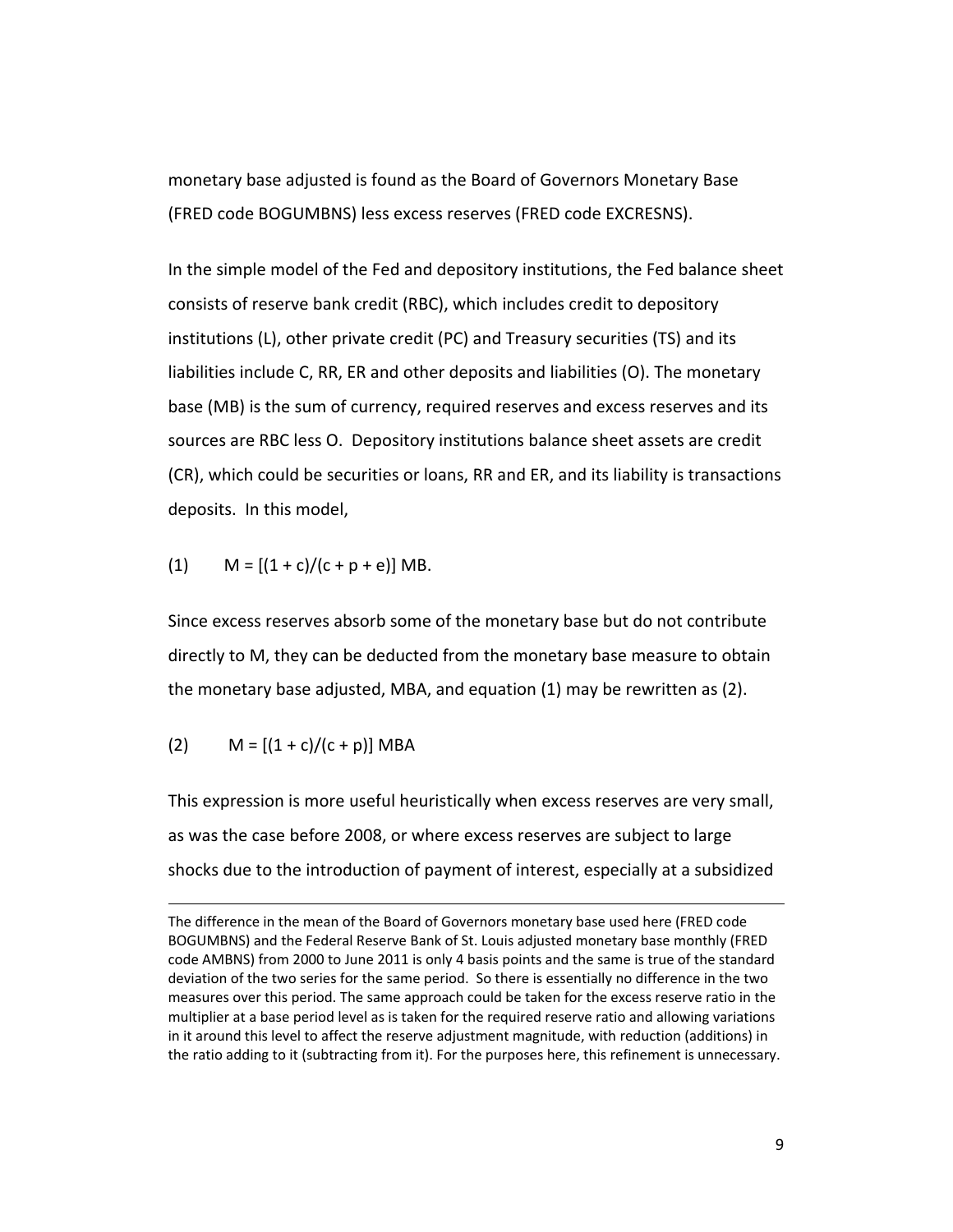rate. It is also more useful if one is interested in a stable multiplier, the bracketed term in equations (1) or (2).

Figure 2 shows the growth rate of the monetary base adjusted and nominal GDP, the growth rate of spending. The growth rate of the monetary base slowed until the third quarter of 2000, leading to the recession in II/2000 to IV/2001, reflected in the slowing of GDP growth. Subsequently, faster monetary base growth led to an acceleration of GDP growth.



**Figure 2 Monetary Base Growth Leads the Growth Rate of GDP**

Source: Federal Reserve Bank of St. Louis, FRED database

Monetary base growth was then sluggish for several years, declining to a relatively torpid pace of 0.7 percent in the first quarter of 2008. GDP growth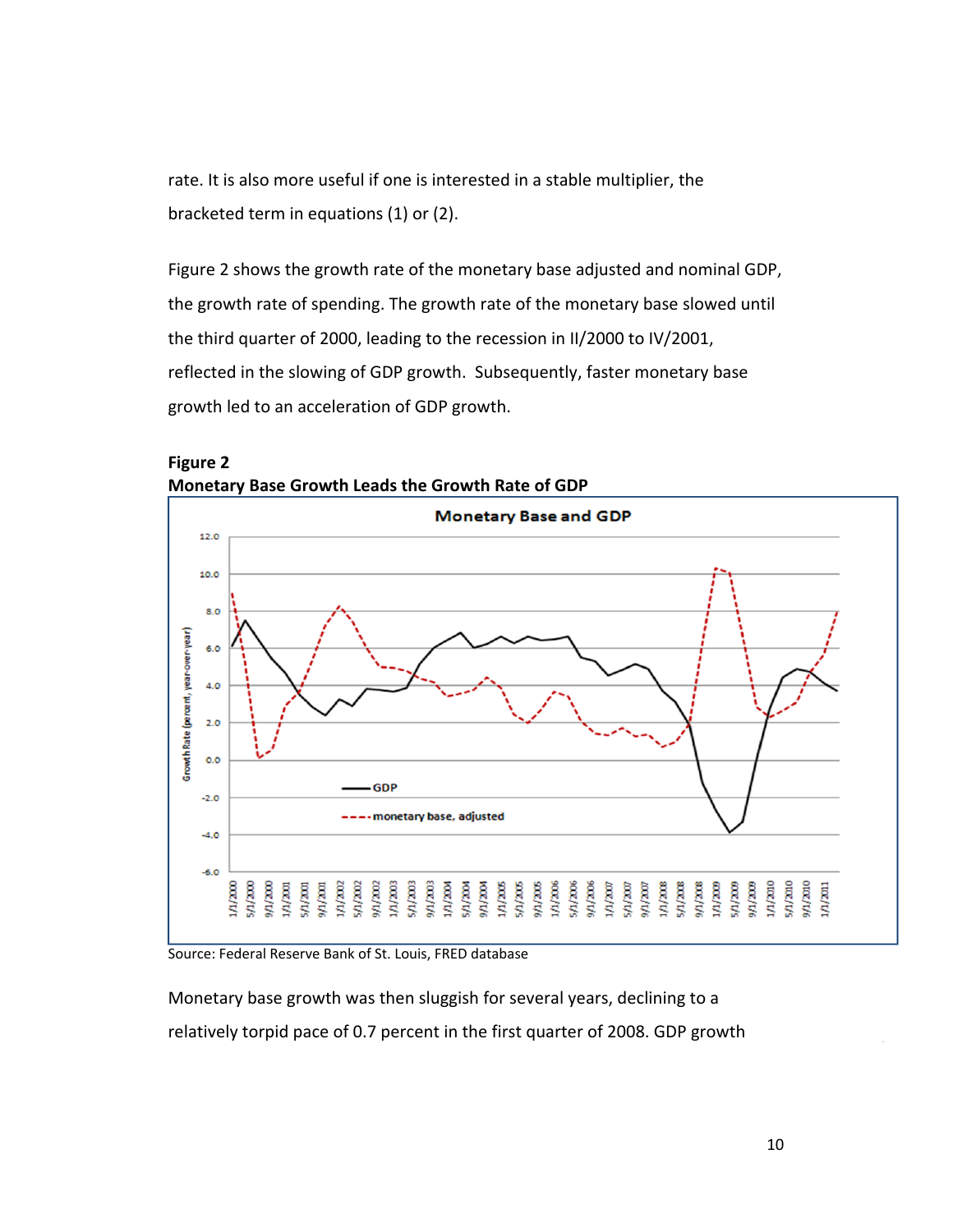reflected that slowing, with a lag, and was lethargic enough to enter recession in IV/2007. Tatom (2006) warns of the recessionary pace of monetary base growth about a year before the onset of the recession and Hetzel (2009) has drawn the same conclusion. Monetary base growth rose slightly in the next two quarters. Even then, most of the new private credit extended by the Fed was sterilized initially so that monetary base growth did not exceed even the recessionary pace of 1.9 percent growth by the third quarter of 2008. This acceleration strengthened following the onset of the financial crisis and led to an acceleration in GDP growth that brought the recession to an end in II/2009. Note, however, that monetary base growth then slowed from January 2009 to January 2010, despite the near‐zero and unchanged federal funds rate. Thus, again with a lag, the growth rate of spending began to slow from the third quarter of 2010 until early 2011. The monetary base accelerated from a 2.3 percent pace in January 2010 to a 7.9 percent rate in April 2011, which can be expected to lead to an increase in spending growth.

The monetary base adjusted continues to provide a useful indicator of monetary policy, at least in terms of Federal Reserve actions that will influence spending or GDP. It differs from the signals provided by the real federal funds rate, but the monetary base adjusted measure shows tightening before the recession and both measures show tightening during some periods during and after the recession.<sup>10</sup> Certainly there were other shocks that could account for the

 $10$  Taylor (2009) argues that there was not a liquidity problem heading in to the financial crisis, but rather a counterparty risk problem. The evidence here indicates that there was in fact a liquidity problem as evidenced by the weak growth of MBA. It began well before the onset of recession and continued up to the onset of the financial crisis. Such a liquidity shortage, together with failures of large investment banks, should be expected to lead to a counterparty risk problem.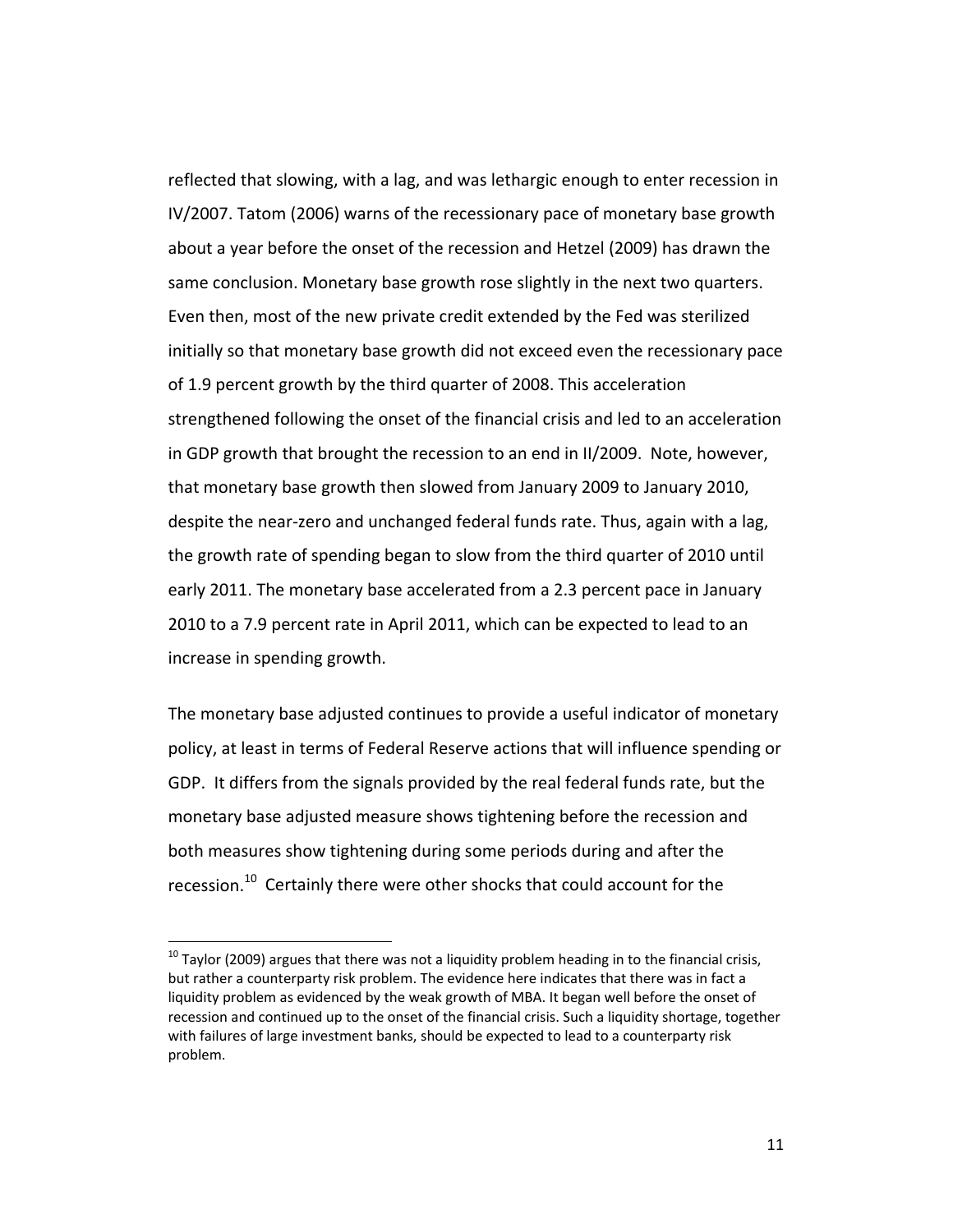extended recession and long and weak recovery, such as energy price shocks, sovereign debt developments in Europe, or ongoing house price declines, but monetary actions summarized in the monetary base adjusted go a long way to provide an explanation alone.

## **II. The Introduction of Credit Policy**

In 2007 the Fed accelerated its shift to a credit policy, expanding lending to the private sector. Many analysts have referred to this as the Fed taking on a fiscal policy role by lending to investment banks and other financial institutions that had not had access to the Federal Reserve for 70 years, except as primary dealers in Treasury securities. It can also be characterized as credit policy because the Fed conducted policy actions to achieve credit expansions to targeted parts of the financial markets, largely to non-depository institutions.<sup>11</sup>

Nelson (2011, p.28) indicates why the Fed departed from traditional monetary policy, despite his effort to otherwise find consistency with Milton Friedman's framework: "It was precisely this aspect of the Friedman‐Schwartz account of the Great Depression which Bernanke (1983, 2002) used as motivation for an alternative view that the credit contraction mattered in its own right. From the latter perspective, there is an important role for intervention in credit markets to

 $11$  Goodfriend (2011) also recognizes the shift to credit policy and separates an interest on reserves policy as another lever for monetary or credit policy, as explained below. The definition of credit policy is not universally agreed. Gertler, Kiyotaki and Queralto (2011) characterize central banking as including "an advantage over other financial institutions because they can easily obtain funds by issuing short term government debt." Presumably this refers to monetary policy, not credit policy. This is also an example of confusing the difference between central banks that can create money and other financial institutions that have to fund asset acquisition by increasing liabilities or reducing existing assets.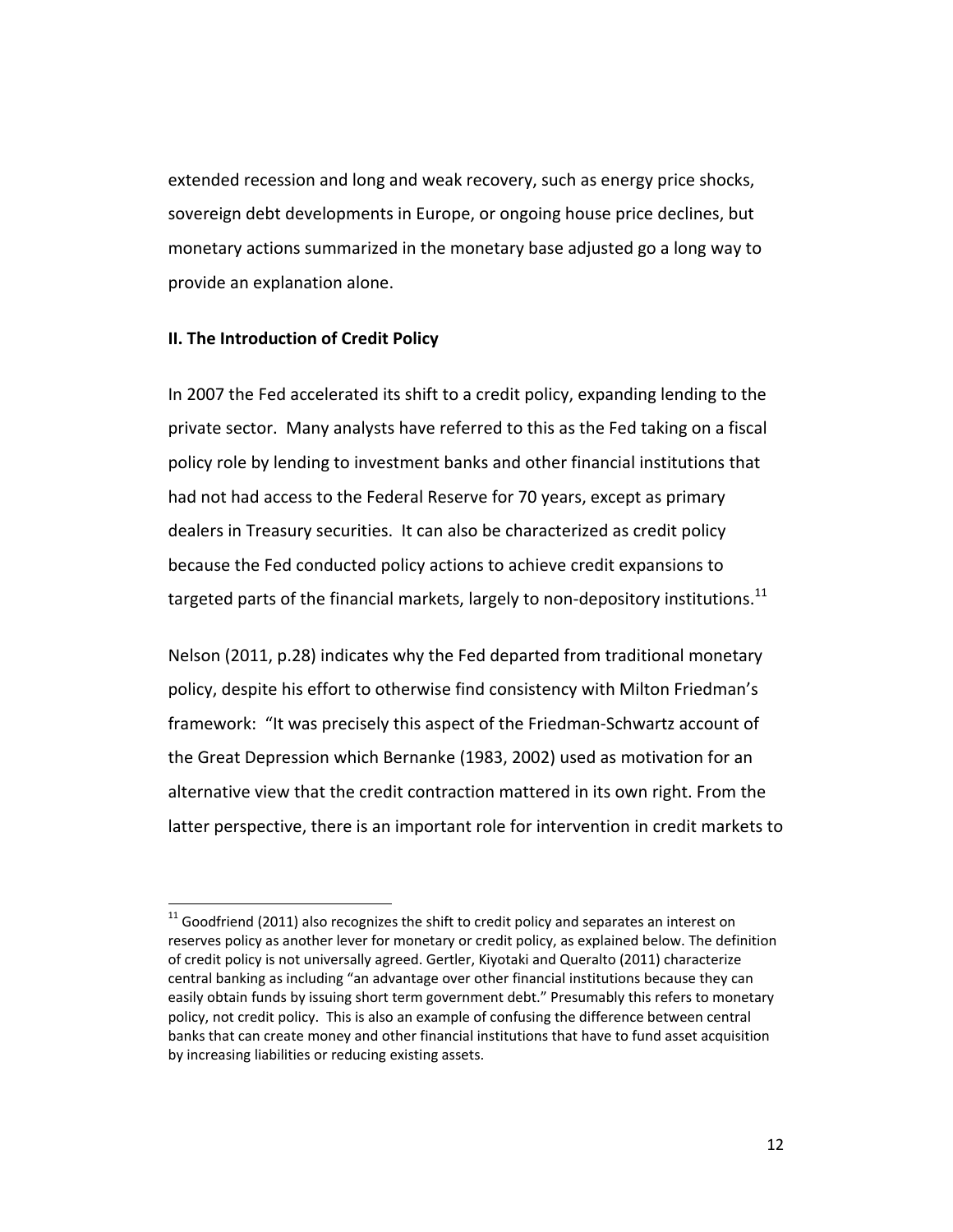preserve intermediation, as opposed to the interventions designed to maintain the money stock that Friedman emphasized."

Another key change in conventional policy in 2007 was that the Fed abandoned a policy on lending to depository institutions that it had adopted in 2003 (see Wheelock 2003). Earlier (1986 through 2002) depository borrowing averaged about \$540 million weekly. When the Fed adopted a penalty rate of one percentage point over the federal funds rate in 2003, primary and secondary credit to depository institutions fell to an average of \$49 million and remained very low until 2007. The Fed broke the fixed link between the primary credit rate and federal funds rate in mid‐2007, beginning a series of changes in the primary credit rate and swings in its spread over the federal funds rate that led to large swings in borrowing. In February 2010 the Fed raised the primary credit rate to 75 basis points, where it has remained since then and borrowing again has been relatively low.

Borrowing had been limited because of the policy of a penalty credit rate, but varying the penalty led to large swings in borrowing. One might argue that these large swings were due to events associated with the financial crisis, but they were largely unrelated to any crisis event. The Fed could soon move to the higher and fixed penalty spread that it had in place from 2003 to August 2007 since depository borrowing has returned to a very tiny level, but this may be less likely if the Fed wishes to continue its ability to exercise a discretionary credit policy independent of monetary policy.

The abandonment of the new discount policy was a major break in monetary policy. Once again, discretion triumphed despite the theoretical arguments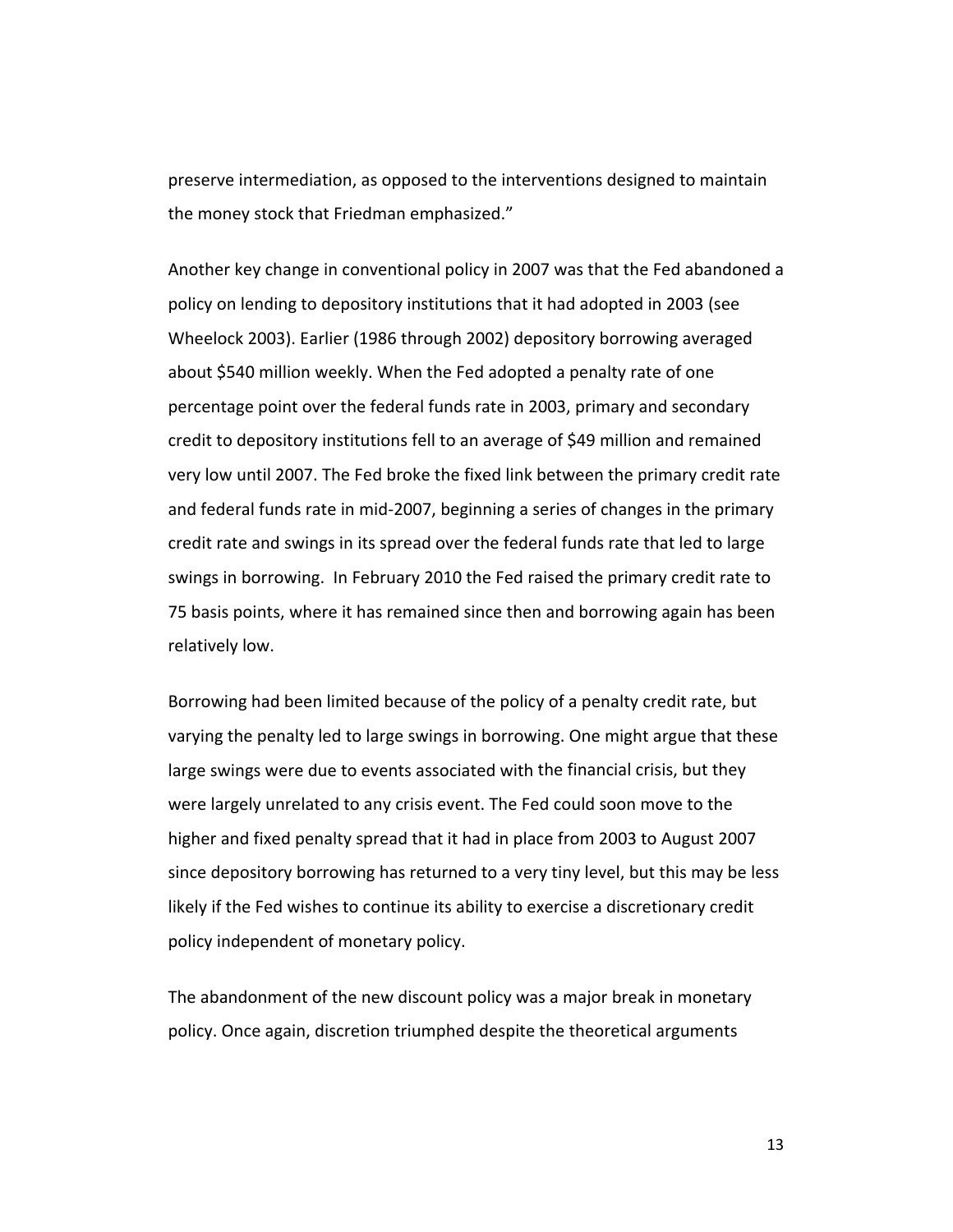favoring a rule. Many analysts, including Friedman (1959), had argued that discount policy was inefficient, distorted and confused monetary policy and simply redistributed income to banks through subsidized loans. More importantly, Friedman argued that the problem of distinguishing insolvent banks from illiquid banks was best solved by using traditional open market operations and allowing the banking system and credit markets to channel new credit to illiquid, but not insolvent, institutions. See Schwartz (1992) for a discussion of the problems with discount policy, which were largely alleviated in 2003 and then partially resurrected in 2007.

The biggest changes in Fed policy were the introduction of numerous programs to lend to primary dealers, both banks and other financial institutions that were allowed to borrow, purchase, sell or lend U.S. government securities with the Fed, as well as new facilities to buy asset backed commercial paper from money market funds and to lend to these institutions and others against such assets (see the Federal Reserve Bank of St. Louis timeline,

http://timeline.stlouisfed.org). The particular assets weekly can be found in the Board of Governors' H4.1 Release. These funds are largely Mortgage‐Backed Securities, agency debt, Asset‐Backed Securities Loan Facilities and various Maiden Lane programs. There were also some other facilities for TALF, AIA LLC, Aurora LLC and ALICO Holdings LLC. The Fed also provided funds to acquire and manage a portfolio of Bear Stearns toxic assets when it was purchased by JP Morgan Chase in May 2008. Eventually, the Fed even lent about \$85 billion to AIG to provide it liquidity as it failed in fall 2008. Such private sector lending is highly unusual for a central bank and exposes the Fed and the taxpayer to substantial financial risk, not to mention the loss of its credibility and reputation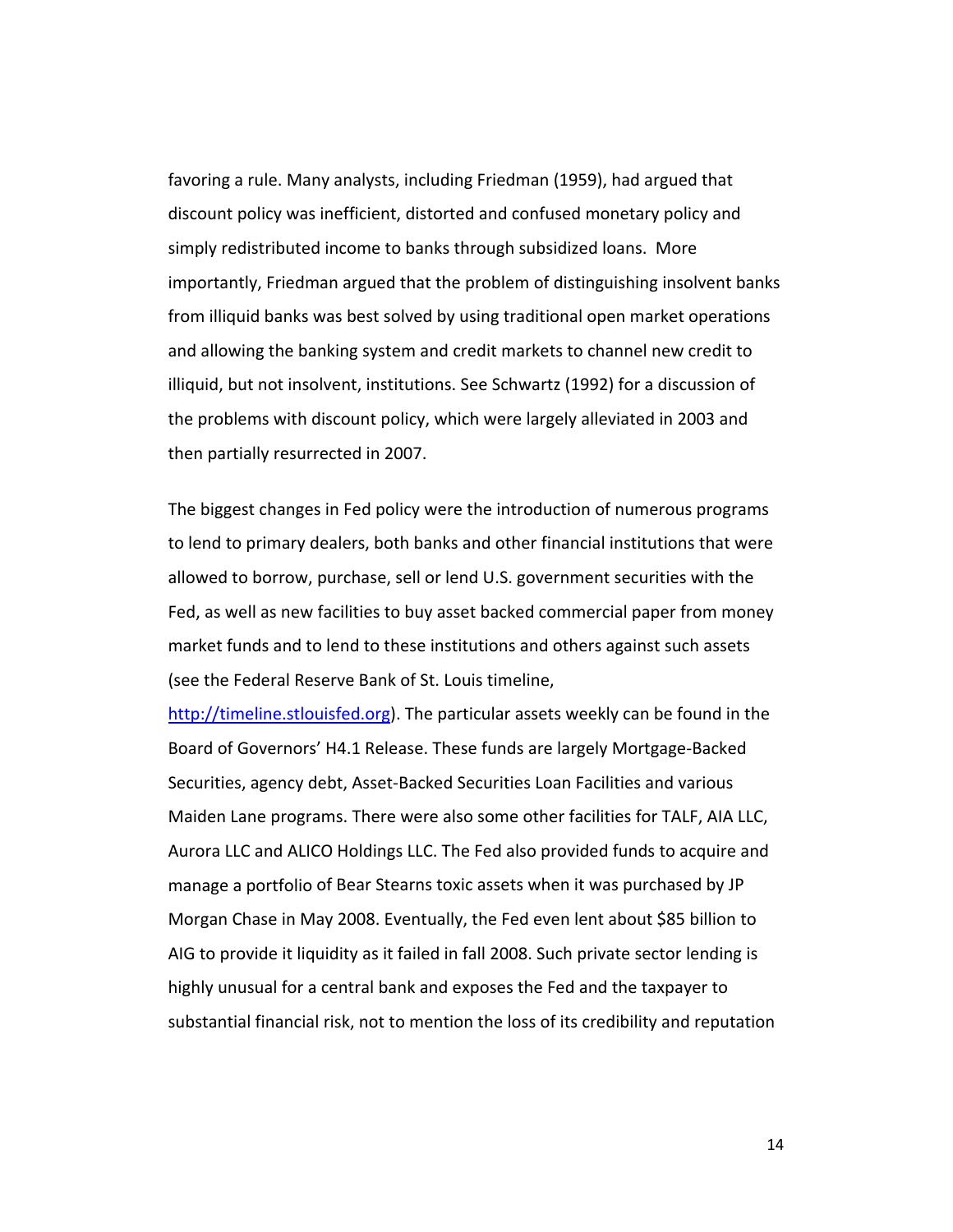in financial markets.<sup>12</sup> See Klueh and Stella (2008) and Ize and Oulidi (2009) for the experience in poorer and emerging economies. The latter paper emphasizes that weak banks can have unusually high profitability, as the Fed has had since 2007, due usually to fiscal dominance. Ford and Todd (2010) attribute the surge in Fed profits since 2006 to unusually risky assets.<sup>13</sup>

# *II.1 The limitations of credit policy*

The difficulties of weak growth of the monetary base leading up to and during the recession, as well as during critical periods of the recovery, arose because of a focus on credit policy, especially a focus on the Fed's provision of private sector credit. In the money supply process model above, the total credit supplied by the Fed directly through RBC and through the banking systems' supply of CR can be found by consolidating the balance sheets to find TC. $^{14}$ 

 $(3)$  TC = M + O

 $12$  Tatom (2009) reviews the risks, market distortions, inefficiencies and opacity of the new Fed programs up to mid‐2008 and their effects on the Fed's credibility and transparency compared with traditional open market operations that allow markets to funnel credit to the illiquid financial and non‐financial institutions. Taylor (2010) also points to the failure of these new Fed policies to stimulate the economy. For an alternative view see Aglietta and Scialom (2009) and Chadha, Corrado and Meaning (2012). The latter emphasize that nonconventional monetary policies affect liquidity, though in principle this is incorrect. Balance sheet policies transfer liquidity from the central bank to the private financial sector, but they do not affect overall liquidity.<br><sup>13</sup> Mortgage- backed securities issued by Fannie Mae and Freddie Mac are treated here as private

even though these two institutions were put under the conservatorship of the U.S. Treasury in September 2008, just prior to the financial crisis. Several months later, the Fed began a program to acquire a large amount of these securities as part of the first quantitative easing program. These securities are longer term and carry substantial interest rate risk, even if their credit risk was removed by government conservatorship.<br><sup>14</sup> Equation 3 does not depend on any of the model behavioral assumptions. It can be derived

from the consolidated balance sheets of the model.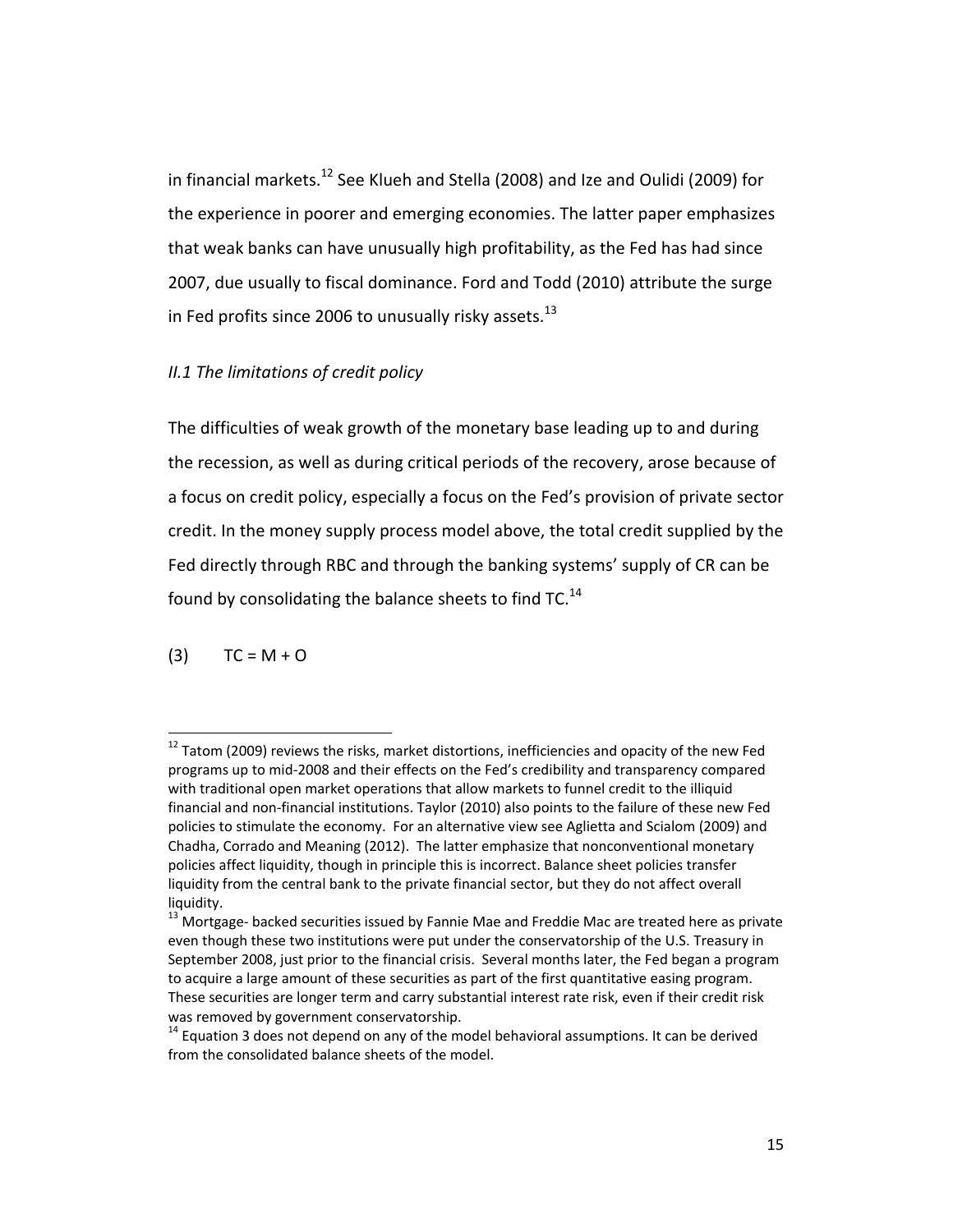The Fed can only influence the total credit in the economy through the money supply process by altering the money stock or by changing its "other deposits and liabilities." Banking system intermediation of credit through time deposits or other non-transactions deposits can influence banks' share of the credit that arises from public saving, but, given M, it cannot change the flow of credit created through the money supply process.<sup>15</sup> The Fed's efforts to change its credit, especially credit provided to non‐depository private firms, can only influence total credit if it changes M or O. Otherwise, an increase in RBC, whether private sector credit or Treasury securities, given M, must result in an offsetting change in credit supplied by depository institutions in order to accommodate the equivalent rise in excess reserves.

Increases in the Fed's "other" liability‐‐say by boosting Treasury deposits at the Fed‐‐can increase RBC and TC. Suppose Treasury deposits at the Fed are boosted by the Treasury issuing new securities, the proceeds from which are held at the Fed. In order to keep MBA unaffected as the public provides the funds to the Treasury, the Fed would have to offset the drain of required reserves by expanding RBC. Total credit supplied to the private sector would not change, however. RBC and O would rise by equal amounts and equal to the rise in Treasury deposits, but credit available to the private sector would be unchanged. Another source of other liabilities is deposits by foreign central banks. These are less able to be manipulated by the Fed, but an increase in such deposits can boost RBC and TC at the expense of the foreign country's RBC.

 $15$  Banks also raise equity and have done so in recent years, largely to replace lost equity due to asset losses. Adding equity to the balance sheet of depository institutions would add an equity term to equation 3, but would not affect the generality of the results or conclusions here.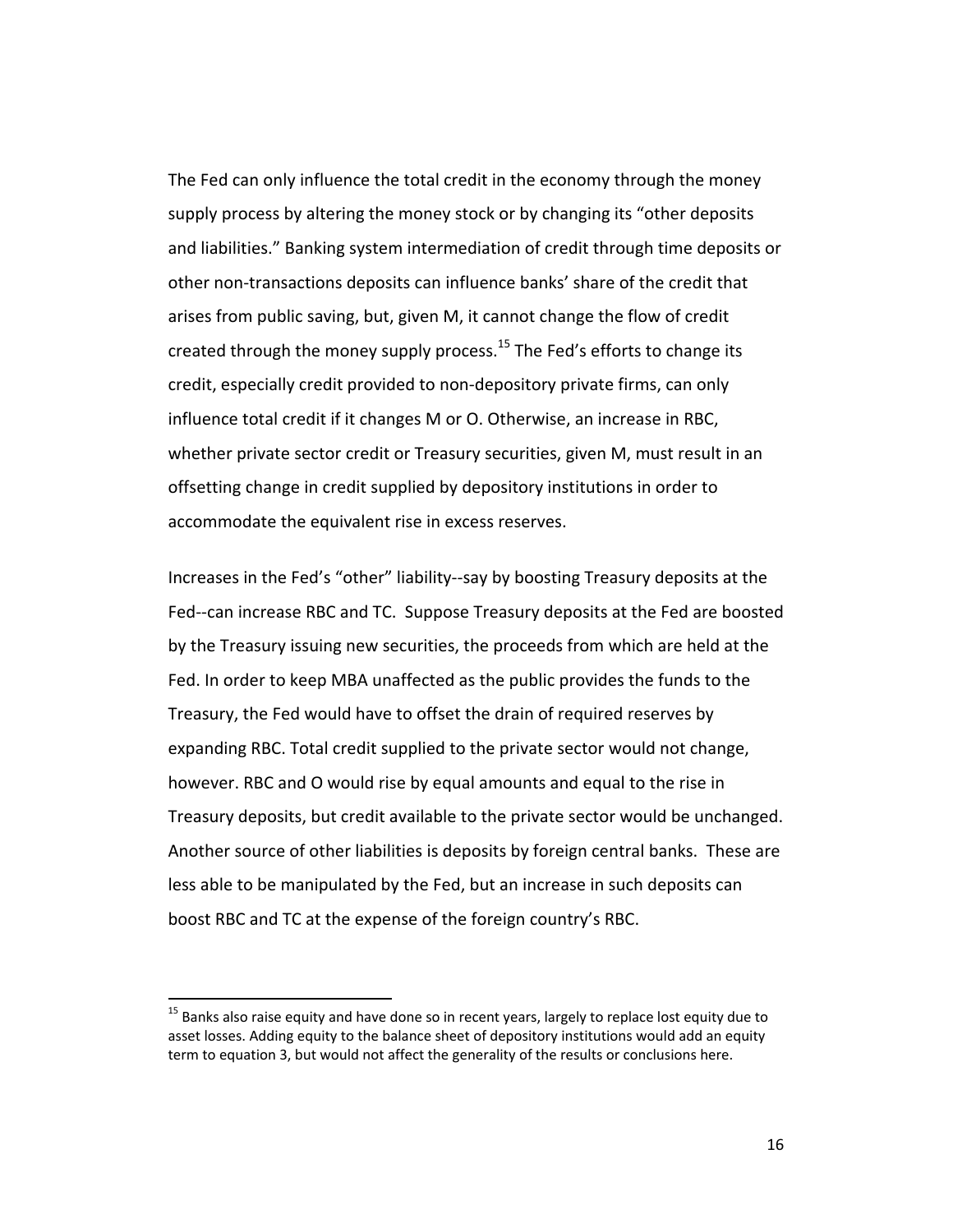Fed efforts to increase RBC, in particular its private component, PC, by reducing TS or boosting its excess reserves, cannot change the total credit in the economy, given MBA and M. This is one of the fundamental flaws of the Fed attempting to increase the private component of RBC by reducing TS, or by increasing ER so as to keep MBA and M unaffected. Increases in government deposits at the Fed can increase RBC and TC, but by amounts that exactly match the new creation of Treasury debt, so the increases in deposits would not affect the overall credit available to the private sector. Fed reliance on expanding private sector credit without affecting M must rely on theoretically unexplained and empirically unsubstantiated stimulus effects that arise because the Fed's credit to the private economy has more effect on spending than an equal amount of Treasury security purchases or loans to depository institutions.<sup>16</sup> It is also possible that the magnitude of the Fed's balance sheet change or other unusual changes in policy could have altered the effects of conventional measures of monetary policy. Again, no evidence has been presented to support such a claim.

The simple money supply process model can also be used to derive the amount of private credit provided by the Fed. In particular, PC can be expressed as:

(4)  $PC = [M/(1+c)] (p+c+e+o) - TS.$ 

<sup>16</sup> Joyce *et al*. (2010) provide evidence of a portfolio balance effect of 2009‐10 quantitative easing on gilt yields in the United Kingdom. There is no evidence presented that the effect on yields differs from the normal effects of the associated rise in the monetary base. Giannone *et al. (2012)* provide evidence that non‐traditional ECB policy boosted loans and real economic activity, but again their simulation includes an expansion in the monetary base and the effects are not separated.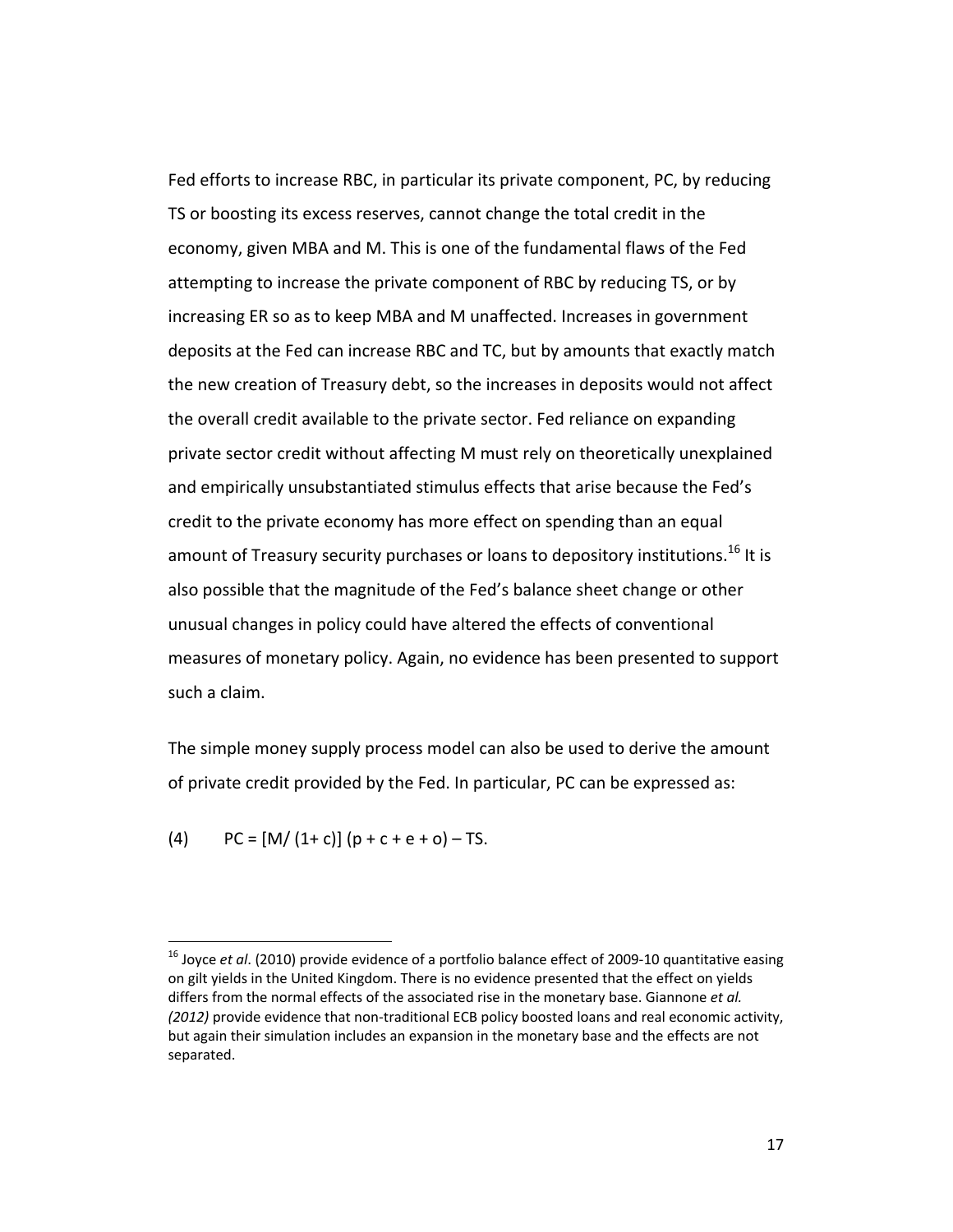Equation 4 shows that the Fed can boost its private credit without changing M (or TC), by boosting excess reserves, in particular by raising the interest rate on excess reserves,  $i_{ER}$  to boost e, by reducing its Treasury security holdings, TS, or by increasing o. These are the non‐traditional actions the Fed has used to expand private sector credit. The Fed has taken these actions with the apparently mistaken view that it would affect total credit and that the Fed supply of private credit is somehow more important than credit supplied by the Fed on government securities or private bank credit extensions. Its actions are a reminder of criticisms the Fed's earlier reliance on commercial‐bank‐type actions during the Great Depression.

In that instance, Epstein and Ferguson (1984) argue that the Fed responded primarily to pressures from the large commercial banks and so they were reluctant to conduct open market operations that might lower interest rates and earnings during 1929‐33. Fed actions noted by Friedman and Schwartz (1963) and Meltzer (2003), such as holding back on open market purchases, closing large numbers of commercial banks on the suspicion of insolvency in a liquidity crisis, or reducing open market purchases when discount lending increased (asset substitution), were typical of actions of commercial banks. The same is true for actions such as raising reserve requirements when excess reserves were relatively high amid concern of banks undertaking a credit boom sound quite similar to commercial banks cutting unused credit lines when they are concerned about the potential for declining credit worthiness.<sup>17</sup> The lack of attention to avoid a massive decline in the money stock, not to mention to the failure to promote a sharp increase in the money stock, reinforce the view that the Fed

 $17$  A recent paper by Calomiris, Mason and Wheelock (2011) provides an alternative nonmonetary explanation of the rise in the reserve ratio during the period.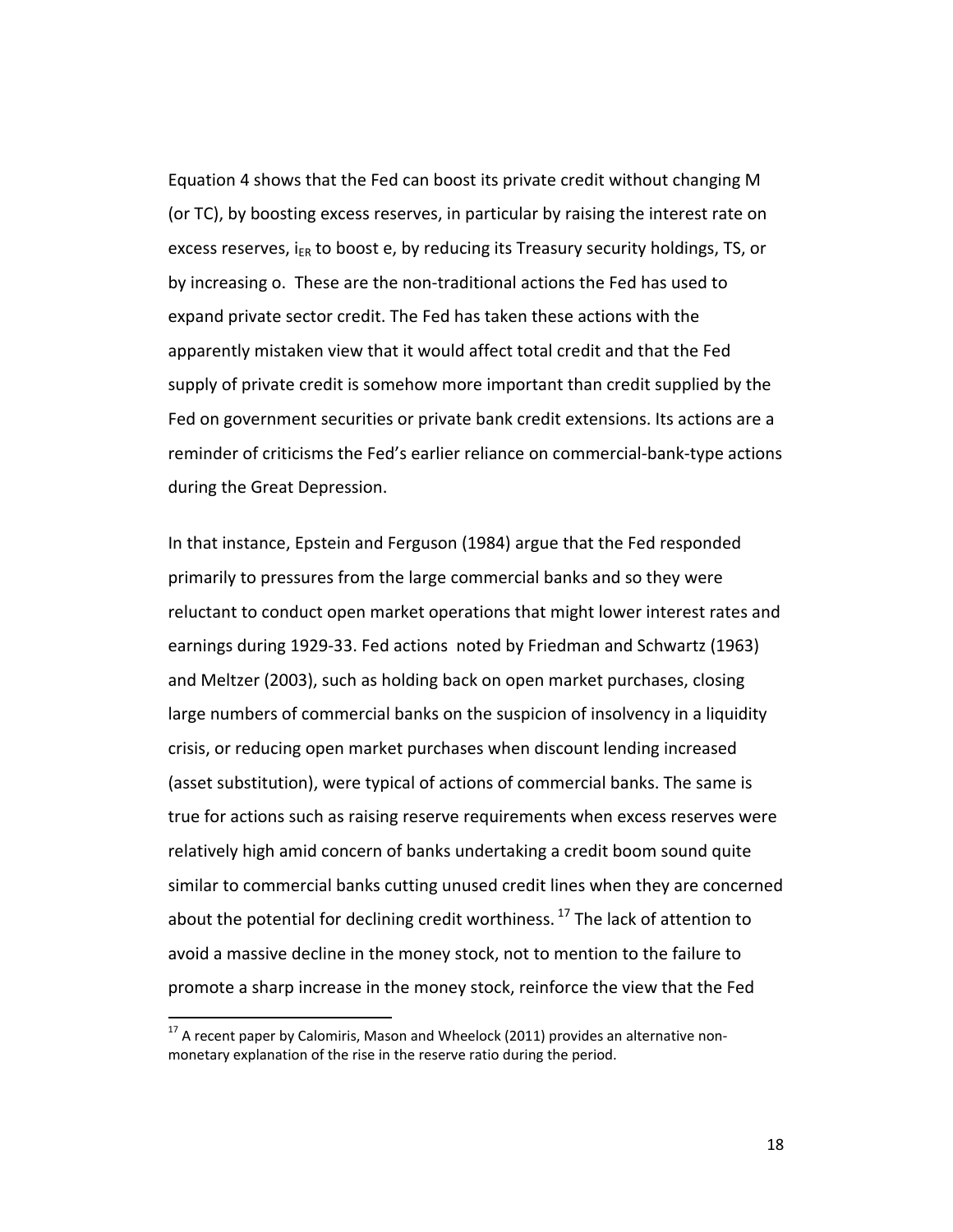had insufficient concern to increase liquidity in the face of a liquidity crisis. The Fed was not adequately aware of its ability to boost its liabilities by acquiring assets and the benefits from such actions.

#### *II.2 The breakdown of the link between the Fed credit and money*

Figure 3 shows the breakdown in Fed policy. Until December 2007, Treasury securities held outright were about 90 percent or more of Federal Reserve Credit, the major asset category on the Fed's balance sheet, and of the total assets of the Fed. Small amounts of loans to depository institutions, and, since 2008, portfolios of other assets acquired by the Fed to direct credit to the private sector make up the rest of Federal Reserve Credit. Treasury securities were also the major component of the monetary base until that time. Thus there was essentially no difference between credit policy and monetary policy as the Fed bought Treasury securities in order to provide public sector credit and to increase the monetary base and monetary aggregates.

Beginning in late 2007, however, these tight links were broken by the Fed actions to boost RBC, especially its private sector component, through commercial‐bank‐ type actions such as reducing other assets (TS) or attracting new funding, such as excess reserves or new idle Treasury deposits. Indeed, Treasury securities held outright were sold off in order to fund private depository loans and to provide facilities for non‐depository institution credit and other private sector asset purchases. Treasury holdings fell from a peak of \$790.7 billion in July 2007 to \$474.8 billion in February 2009 in order to make room for expanded private sector credit on the Fed's balance sheet.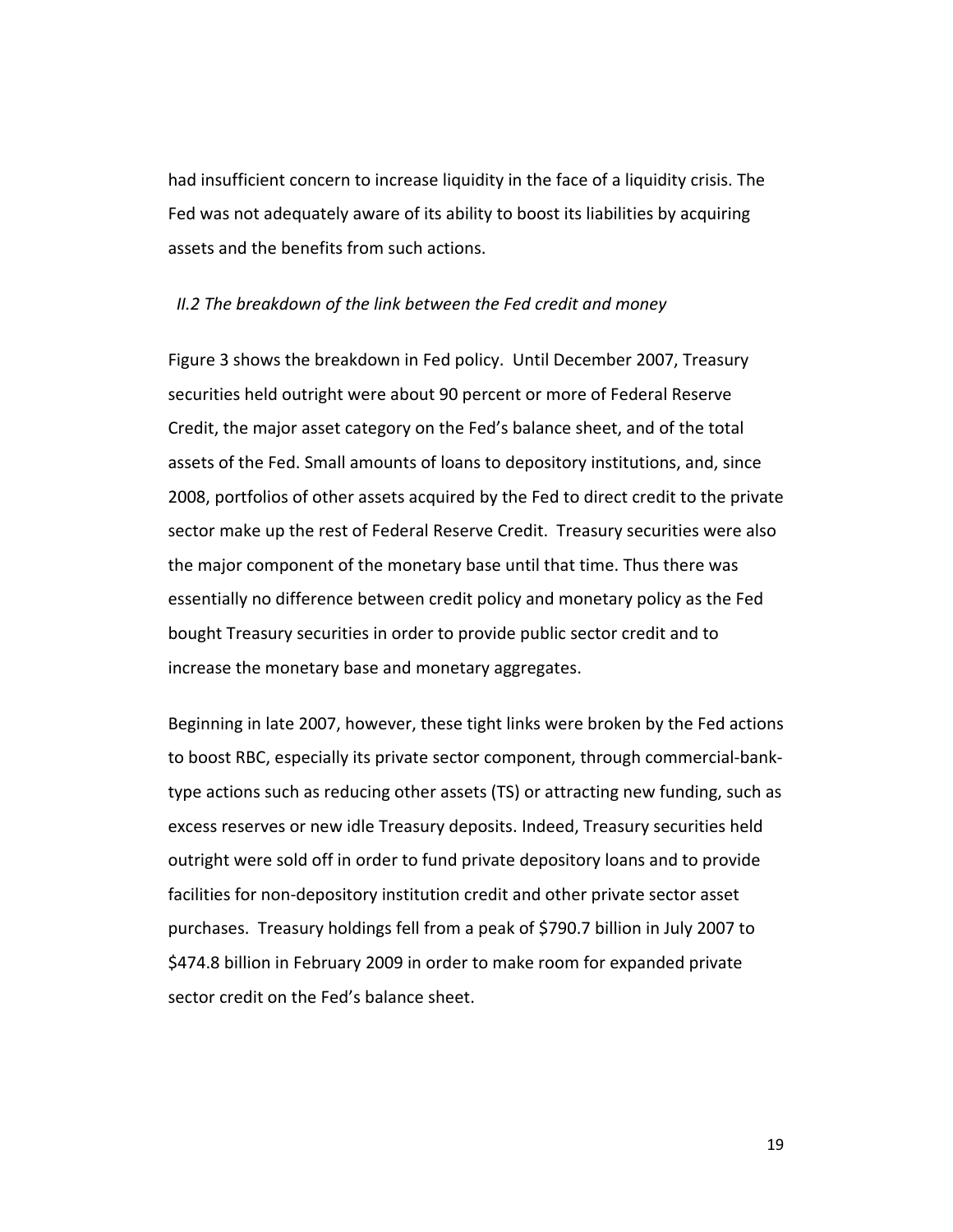**Figure 3 The Broken Link between the Fed's Monetary Base and Reserve Bank Credit**



Source: Federal Reserve Bank of St. Louis, FRED database

As a share of Federal Reserve Credit, Treasuries fell to 21.6 percent in December 2008. Most of the reduction in Treasuries was accomplished before the financial crisis as the growth of the monetary base was held to a recessionary pace of 1.9 percent over the year ending in III/2008 (Figure 2). The Fed essentially sterilized the expansion of bank and private sector lending by reducing Treasury security holdings during this period.

Treasury securities held by the Fed rose slightly from March 2009 to September 2009 but were then nearly flat for a year, a period that encompasses much of the Feds' first period of quantitative easing. A more sustained and larger rise began in September 2010, but did not reach 50 percent of the Federal Reserve Credit until spring 2011. Fed holdings of Treasury securities rose above the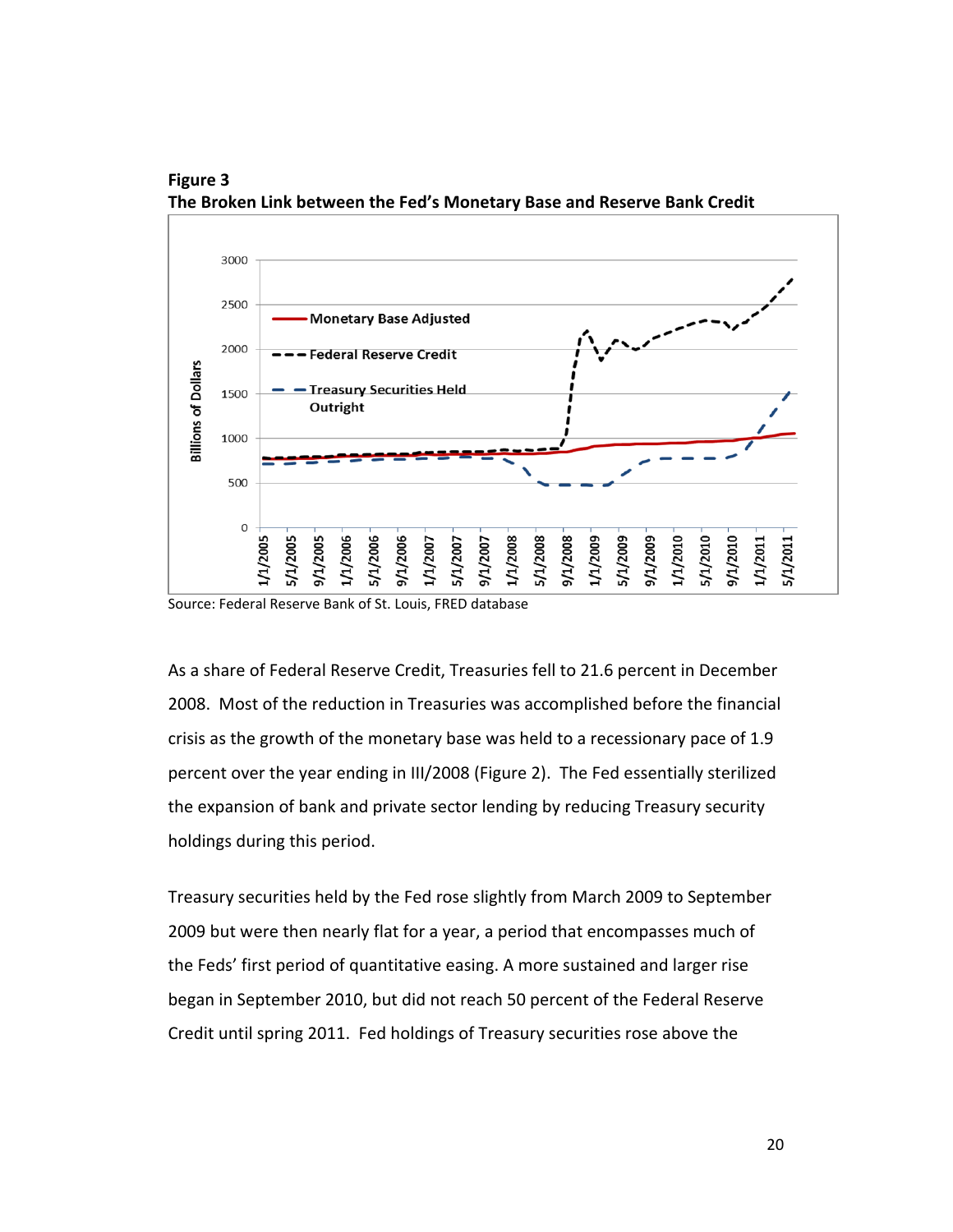monetary base adjusted in March 2011 and is an increasing share of Federal Reserve Credit. Holdings of other riskier securities remain nearly as large, however, so the Fed's credit and interest rate risk remain unusually high compared with levels prior to 2008. The Fed held one trillion dollars of agency and MBS debt as late as August 2011 (see the Fed's H.4.1 Release dated August 25, 2011). The agency debt was so risky that the Fed had never held such assets before, except for holding only \$10 million of these assets briefly from 2002 to December 2003.<sup>18</sup> MBS were not held at all until January 2009, despite the explicit Government guarantee that came into effect in August 2008. The Fed also continues (as of August 2011) to have an interest in some \$50 billion in various junk securities as portfolio holdings and \$11.7 billion of other questionable asset‐backed securities that are secured by credit risk protection from the U.S. Treasury. Credit losses on these Fed assets are only redistributed within the government; taxpayer losses from these assets are not avoided.

The holdings of Treasury securities have also become riskier because the portfolio is longer term, exposing the Fed to substantial interest rate risk when Treasury security rates begin to rise. In early August 2011, almost 50 percent of the Fed's holdings of Treasury securities had maturities beyond 10 years and over 90 percent matured in five years or more, an extremely long duration for a central bank or any bank. Ford and Todd (2010) have pointed out that the sharp increase in risk, interest rate and credit risk, since 2006 has boosted Fed profits. Even a modest rise in market interest rates would eliminate the equivalent of

 $18$  Fannie Mae and Freddie Mac were taken into conservatorship by the U.S. Treasury on September 6, 2008. The average 10 year spread of Fannie Mae debt over the comparable Treasury security was 46.3 basis points for the three years ending September 6, 2008 and 32.3 basis points for the subsequent three years, according to Barclay's data. So the spread remained and was not much smaller after the explicit guarantee was created than it was before.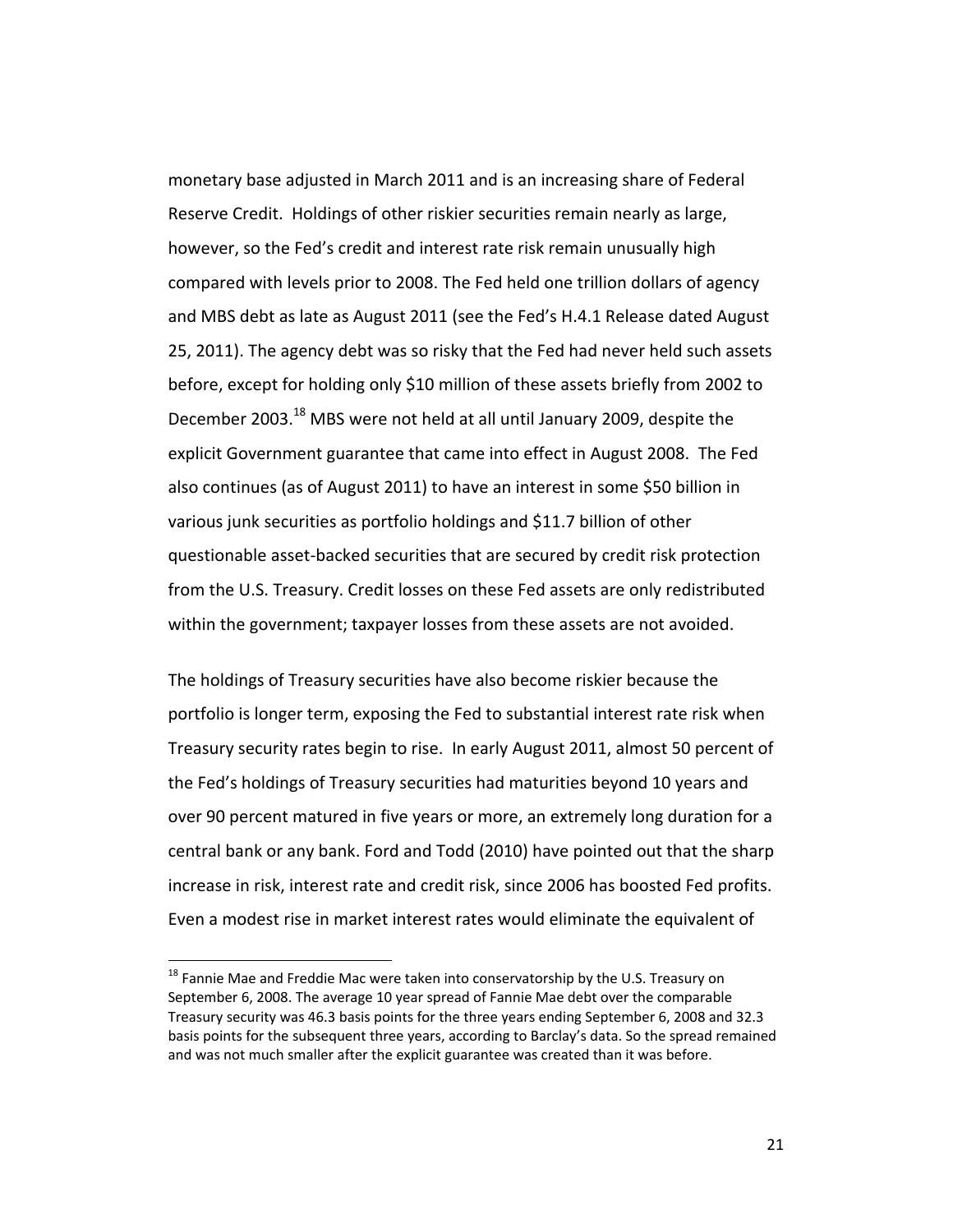many years of Fed earnings according to Carpenter, Ihrig, Klee, Quinn and Boote (2013). Of course the Fed could hold the securities to maturity and avoid a loss of principal, but that constrains the ability to reduce Fed assets when and if it should wish to reduce excess reserves to a more normal level. The Fed is holding nearly one trillion dollars of medium and relatively long term private sector loans, mortgage-backed-securities, agency securities and private sector assets. They cannot readily be sold without losses.

A second source of the breakdown in the link between the effective monetary base and RBC was the Treasury Supplementary Financing Program. It began on September 17, 2008, within days of ground zero for the financial crisis, or at least when Lehman Brothers failed, Merrill Lynch and Wachovia Corporation had to be taken over, Reserve Primary Money Market Fund "broke the buck" and the Fed loaned some \$85 billion to AIG. The Treasury announced the new program to sell marketable securities, the proceeds from which they promised to leave on deposit at the Fed. Officially, the Fed and Treasury indicated that the purpose of the deposits at the Fed was to drain reserves that had been created by new credit facilities. In the notes that the Fed issues with its H.4.1 Release, the Fed states:

"The effect of the accounts is to drain balances from the deposits of depository institutions, helping to offset, somewhat, the rapid rise in balances that resulted from the various Federal Reserve liquidity facilities." <sup>19</sup>

<sup>&</sup>lt;sup>19</sup> See the H.4.1 Release, Factors Affecting Reserve Balances, any issue after September. The notes can be found for the table at

http://www.federalreserve.gov/monetarypolicy/bst\_frliabilities.htm under the "Deposits of the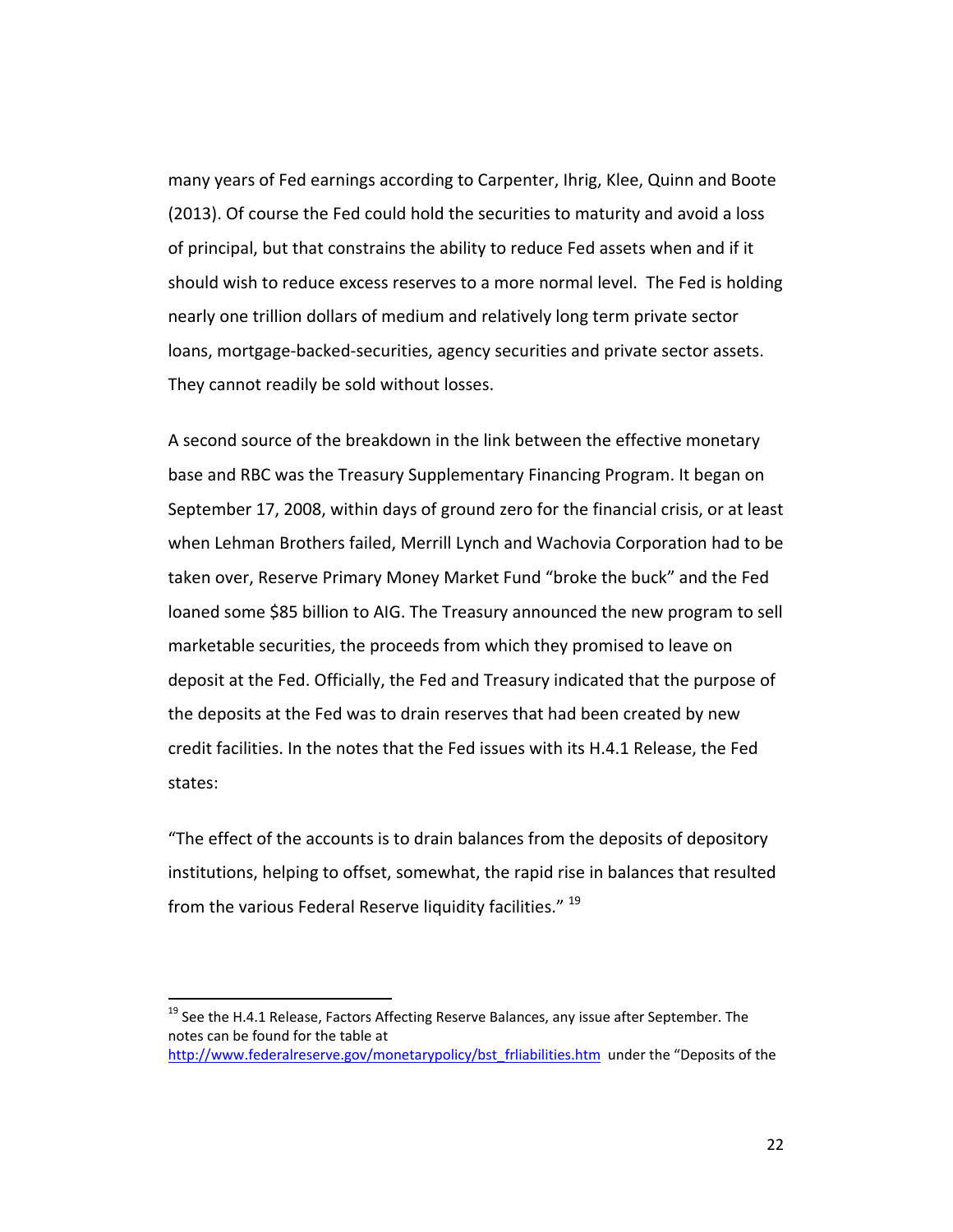This is technically sound, but if this outcome was truly what the Fed and Treasury intended, there should be evidence that reserves fell by a like amount. Consider a thought experiment. Suppose the Fed simply acquires private assets at the same time that it receives the funds from the Treasury for the sale of securities. The Fed gains private assets on the left hand side of its balance sheet, and it increases its non‐monetary base liabilities (the Treasury balance at the Fed) on the right hand side of the balance sheet. With this thought experiment, the Fed acts like a commercial bank instead of a central bank. It acquires a liability to fund an asset acquisition.

Which view is correct, the Fed's explanation or the thought experiment here? The Fed's explanation suggests that there should be a significant negative correlation between the increase or decreases in the Treasury's supplementary financing account balance and changes in total reserves at the Fed. In addition, there should be no correlation between changes in the supplementary financing balance and the change in private assets at the Fed. In fact, for the 132 weeks from September 24, 2008 to March 30, 2011, after which the supplementary balance was frozen at only \$5 billion, the correlation between weekly changes in the Treasury Supplementary balance and the change in total reserves was negative, ‐0.027, but not statistically significantly different from zero. Over the same period, changes in the supplementary balance and Reserve Bank Credit have a correlation coefficient that is positive, 0.547, and statistically significantly different from zero at a 1 percent significance level ( $t = 7.44$ ). These results strongly reject the Fed explanation and support the commercial bank view.

<u> 1989 - Johann Stein, marwolaethau a bhann an chomhair an t-an chomhair an chomhair an chomhair an chomhair a</u>

U.S. Treasury" section. I am indebted to Kevin Kliesen and Yvette Fortova for help in finding the original source for the notes description.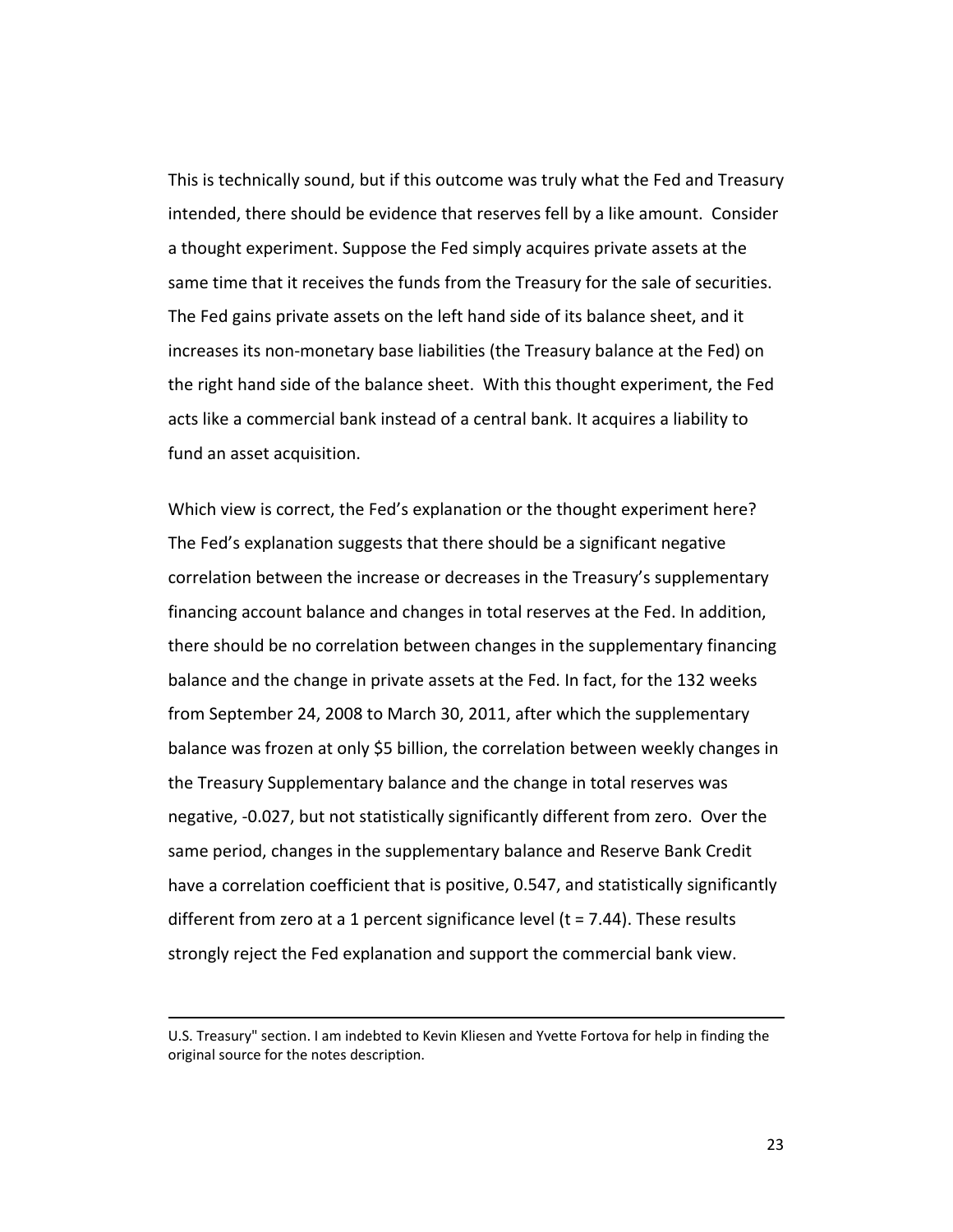The Fed has used the Treasury's supplemental financing balances to finance an expansion of private asset holdings, just as a commercial bank would do with their own liabilities. When private assets are measured by subtracting the Fed's Treasury securities held outright from its Reserve Bank Credit, the correlation between changes in private assets and the change in the supplementary reserve balance is 0.560, again positive and highly statistically significant ( $t = 7.70$ ). Thus, one must conclude that the Fed's arrangement with the Treasury to sell securities and idly hold the funds in a deposit balance at the Fed was a prime example of the Fed engaging in commercial banking‐like activity reminiscent of the Depression. Very simply, the Fed could have increased its private sector assets by making the loans and increasing the monetary base, just as it would if it engaged in open market operation. But apparently the Fed did not want to expand the monetary base, only its credit supply, and this credit policy was facilitated by the cooperation of the Treasury. A third source of the breakdown in the link between the effective monetary base and RBC is the surge in excess reserves since 2007.

#### *II.3 Paying interest on excess reserves*

As in 1937‐38, the demand for excess reserves recently has also been large, perhaps due to memories of the liquidity problems in 2007‐08, but perhaps because of an attractive subsidy to holding excess reserves that began in October 2008. Keister, Martin and McAndrews (2008) refer to this development as "Divorcing Money from Monetary Policy" by setting a target rate for interest on reserves to encourage excess reserve holding. Bech and Klee (2011) take an alternative tack, arguing that the interest rate on reserves is intended to put a floor on the federal funds rate, but, they explain, it has failed to do so because of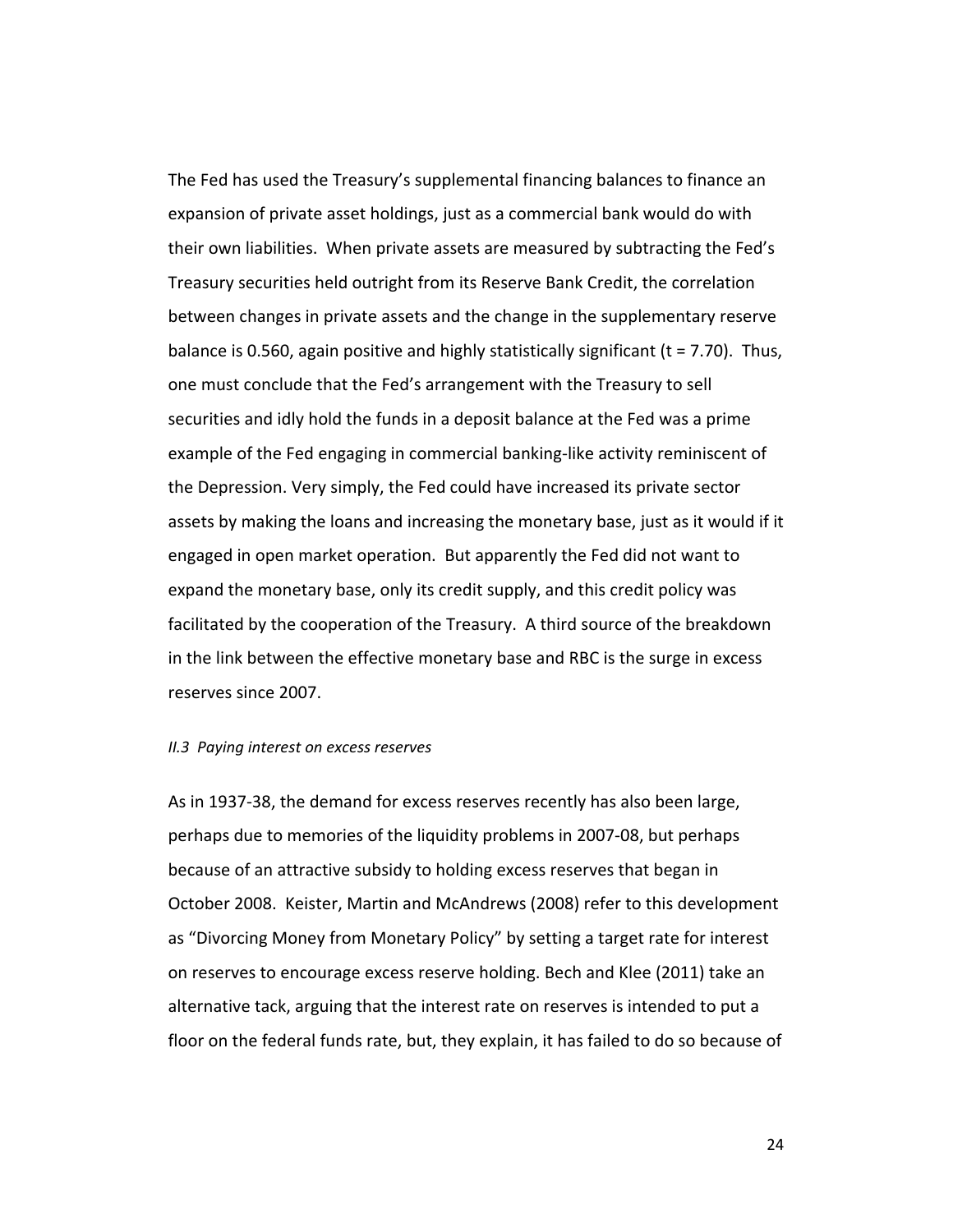the absence of interest on deposits of Government Sponsored Enterprises. So long as a subsidy on reserves is sufficiently large, it may induce banks to bid for federal funds from GSEs so that they can earn a subsidy on excess reserves. In fact, the federal funds rate carries a counterparty risk premium that is absent from the interest rate on excess reserves.<sup>20</sup> A simpler explanation of a relatively lower federal funds rate is that both are set or targeted this way by the Fed.

Milton Friedman (1959) recommended the payment of interest on reserves, which did not begin until 2008. But he recommended that the interest rate paid should be comparable to a safe rate on short-term funds, closer to the Treasury bill rate, not the 25 basis points that the Fed has paid since December 2008, much higher than the federal funds rate or Treasury bill rate.<sup>21</sup> The motivation is that required reserves act as a tax on banks and reduce the efficiency of the banking system with little or no benefit to the Fed, banks or their depositors. Friedman does not distinguish excess and required reserves, though his argument applies to required reserves only. Banks voluntarily hold excess reserves in return for their in kind benefits, at least until interest payments on excess reserves began in 2008.

Kashyap and Stein (2012), following Goodfriend (2002), Martin and McAndrews (2008), Bech and Klee (2011) and others, confuse the federal funds rate with

<sup>&</sup>lt;sup>20</sup> Bowman, Gagnon and Leahy (2010) examine eight countries that pay interest on excess reserves to examine whether raising the rate on excess reserves tightens monetary policy by raising short term interest rates and whether the rate serves as a floor on other policy rates. Except for the U.K and U.S. the rate is a floor and raising it is a way to tighten policy. When the rate was raised in late 2008, the monetary base adjusted was beginning to accelerate (Figure 2).<br><sup>21</sup> Ed Kane has pointed out privately that the interest rate on excess reserves should be set lower than the federal funds rate because excess reserves also carry an option of unlimited duration that federal funds do not. Presumably the same is true for the safe rate on Treasury bills which also do not carry this option.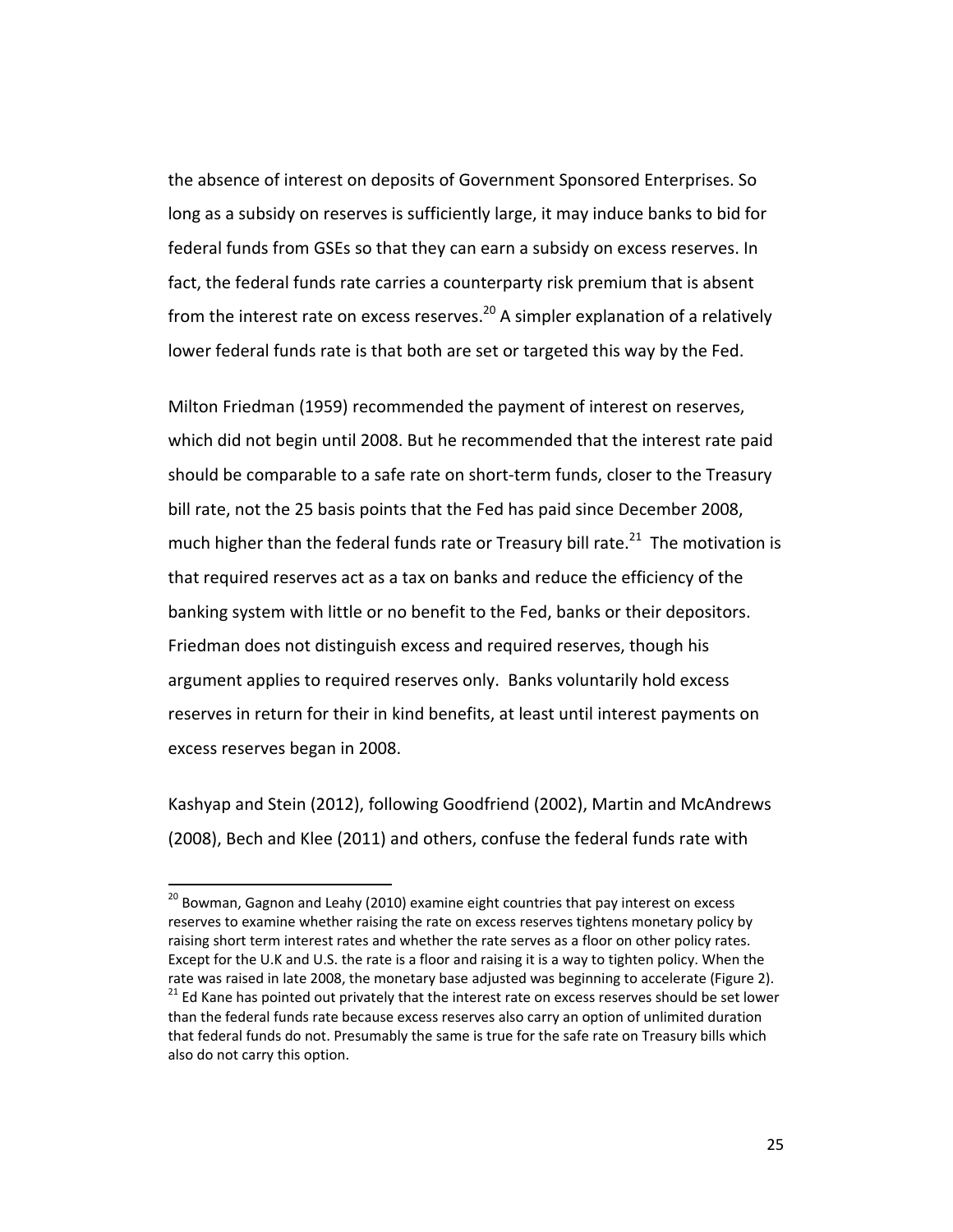Friedman's recommended safe rate as the appropriate guide to efficiency. They also follow Bech and Klee (2011) and others in viewing an interest rate on reserves as providing a floor to the federal funds rate in a corridor system, despite the fact a federal funds loan carries credit risk and reserves have a free duration option that federal funds loans do not. In the short history of paying interest on reserves, the federal funds rate has been lower than the interest rate on reserves, implying, in their framework, a negative "scarcity value of reserves," despite the existence of a subsidy on holding reserves. The average value of the effective federal funds rate has been almost 10 basis points lower than the interest rate on reserves in every month from October 2008 to June 2011. $^{22}$ 

Kashyap and Stein (2012) adopt a normative notion of optimal policy under which the Fed focuses on two goals, targeting GDP and financial stability. In their view, a target interest rate on reserves would aim for financial stability and would likely differ from the federal funds rate target. Kashyap and Stein ignore the fact that using this interest rate to affect excess reserves and commercial bank credit would not affect total credit and would simply move credit from the banking system to the Fed or the reverse, as explained above (section II.1).

Had Friedman's recommendation been followed, excess reserves would be much lower today. The payment of excessive interest on reserves began half way through the recession and was tied to the Fed's effort to build up its private sector credit without boosting the monetary base adjusted. New excess reserves simply reflect new asset acquisitions by the Fed (sources of the monetary base).

 $22$  Bowman, Gagnon and Leahy (2010) also follow the same flawed approach that ignores the credit risk of federal funds transactions, the non‐pecuniary benefits of excess reserves and the duration option offered by excess reserves, and that views the interest rate on excess reserves as an attractive new monetary policy tool.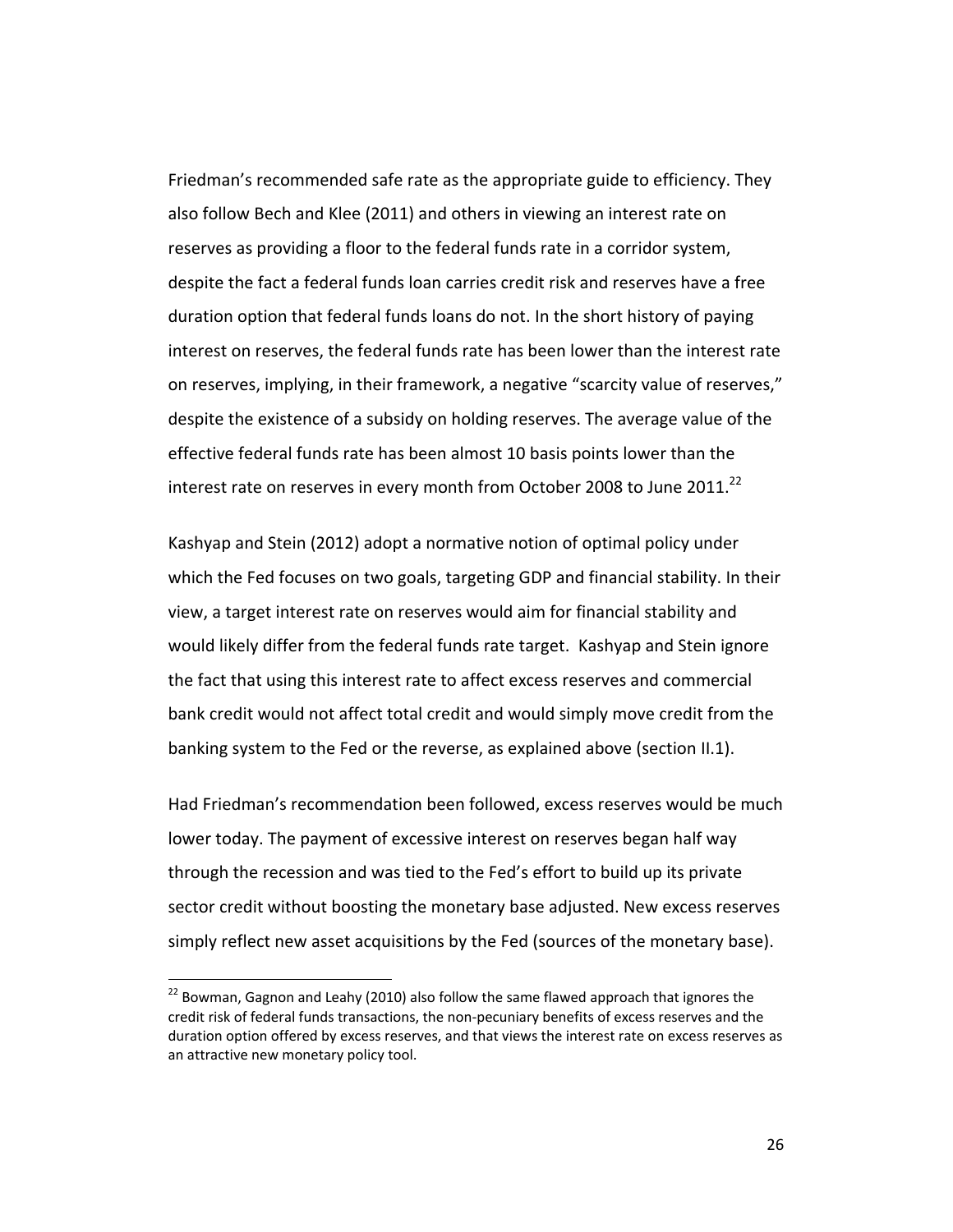This subsidy is part of the Fed's return to a Depression‐era practice of acting as a commercial bank instead of as a central bank, in this case by increasing its liabilities that are not associated with the money stock in order to boost its credit assets.

## *II.4 The cost of excess reserves*

The Fed has made little attempt to reduce its assets since the end of the financial crisis (see Figure 3) despite the fact that the recession ended in June 2009 and the financial crisis even longer ago. And the Fed is more illiquid and riskier than it was then or before the recession. It is no wonder, therefore, that the Fed is paying a large subsidy to keep its excess reserves, which is roughly equal to the difference between Federal Reserve Credit and the monetary base adjusted in Figure 3. Proponents of payment of interest on reserves have typically suggested that the rationale was to compensate banks for the opportunity cost of holding short term funds at the Fed with the rate they could earn on similar holdings of Treasury bills. But the 25 basis points the Fed pays on excess and required reserves far exceed that level. The cumulative sum of excess payments to banks, based on the difference in the interest rate on reserves and the 30‐day Treasury bill rate from January 2009 to June 2011, equals \$3.3 billion, or \$1.3 billion per year, a substantial taxpayer subsidy to banks and other depository institutions just to keep the Fed from having to take losses on its massive holding of illiquid assets.<sup>23</sup> But the interest payments on excess reserves are all a theoretically unsupported payment and the subsidy of the T-bill rate over zero adds \$3.1

<sup>&</sup>lt;sup>23</sup> The Fed's concerns for the effects of lowering the interest on reserves on money markets and the fed funds market have been cited as reasons for not doing so. For example, see the minutes from the September 20‐21, 2011 Federal Open Market Committee meeting. These concerns have not been spelled out in any detail.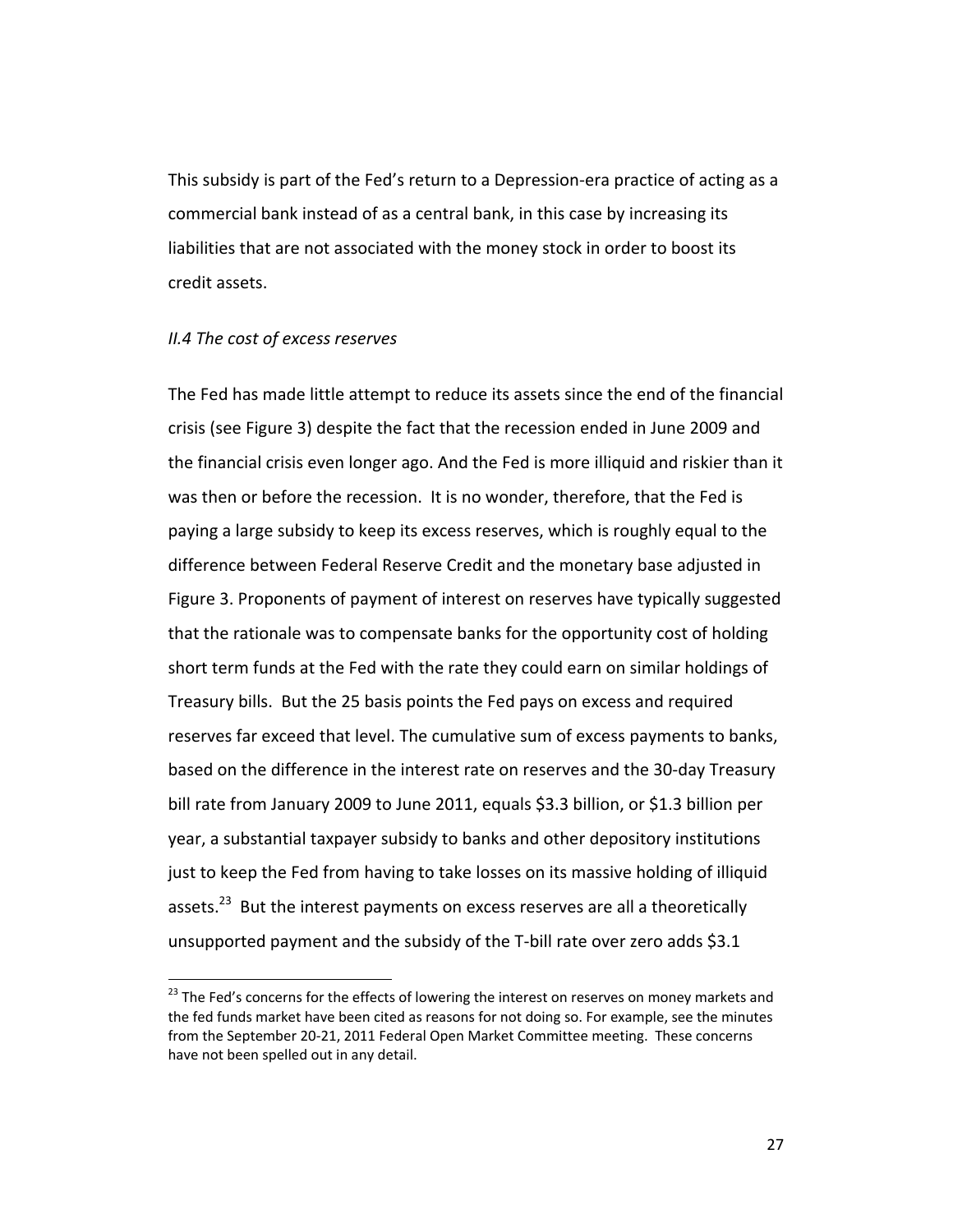billion for the 30 months or \$1.3 billion at an annual rate. Together, the total subsidy or misapplied interest on reserves is \$6.5 billion for the 30 month period, or \$2.6 billion per year. Going forward, based on the subsidy and reserve levels of the first half of 2011, the subsidy over the T‐bill rate on all reserves would be \$2.3 billion per year, and adding in the payment of the T‐bill rate for excess reserves, the total subsidy is \$3.6 billion per year, and this amount will grow if excess reserves grow. The total subsidy equals 3.5 percent of the net income of all FDIC‐insured banks for the same period, though it is a tidy zero‐risk sum. Nearly all the subsidy arises from excess reserves, which averaged 97.5 percent of total reserves during the whole period.<sup>24</sup>

Of course there are other large private sector subsidies because of the new credit and reserve policies of the Fed that were not necessary in order to pursue the monetary and Federal Reserve outcomes. See the General Accounting Office (2011) for other inefficient and unnecessary private sector payments.

The Fed could have increased the monetary base adjusted simply by adding to their holding of Treasury securities and not inflating the interest rate paid on excess reserves. Over the 42 months from December 2007 (the business cycle peak) to June 2011, the Fed could have increased the monetary base by 7 percent per year to smooth out the swings in monetary base growth and ended up with the same value of the monetary base adjusted in June 2011. This would have required Treasury securities held outright by the Fed to expand by about

 $24$  VanHoose (2008) points out that the 2006 law authorizing the payment of interest on reserves requires that the Fed set the interest rate "at a rate or rates not to exceed the general level of short-term interest rates." Clearly the subsidy being paid on reserves exceeds the legal ceiling.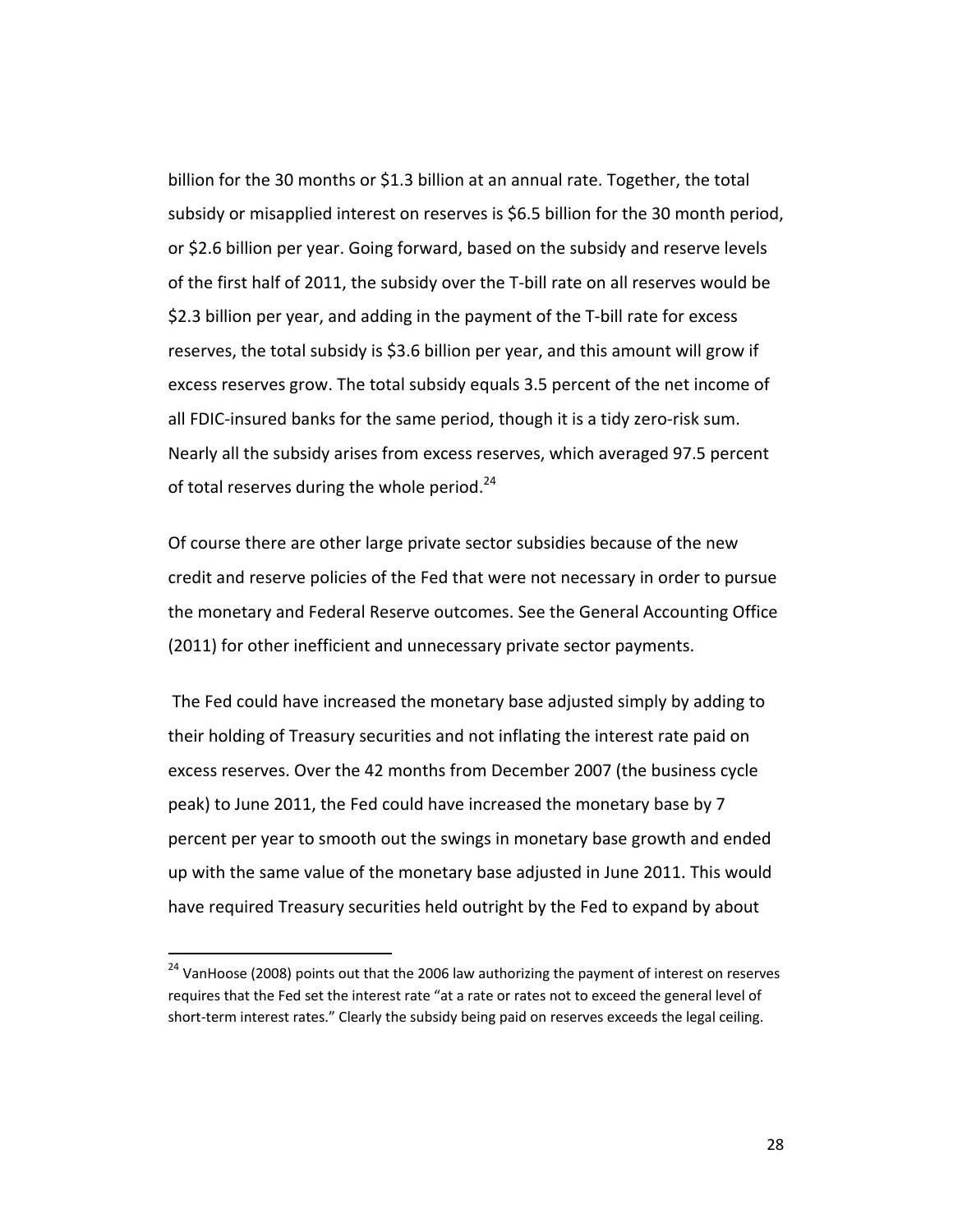\$225 billion instead of the actual rise of \$107.6 billion. Despite the same growth of the monetary base adjusted, Federal Reserve Credit and the total assets of the Fed would have been increased about \$224.6 billion instead of \$1.943 trillion, a nearly nine times larger increase in Fed assets. Balance sheet scale has become a newly desired feature of Fed policy. The traditional monetary policy approach of expanding the balance sheet as necessary to boost the monetary base adjusted would have avoided blowing up the balance sheet to provide private credit and creating new taxpayer subsidies for depository and other financial firms, yet without taking on such extreme interest rate risk on long‐term Treasuries and default and interest rate risk on long‐term private sector assets. This growth of the monetary base was not constrained by a near‐zero federal funds rate either; it could only have been constrained by a Fed unwillingness to purchase safe Treasury securities.

### **III. A Defense of the Fed**

Nelson (2011) links new Fed practices to central banking theory. He provides five key features of the policy response to the financial crisis that he argues are consistent with Milton Friedman's framework for monetary policy. One of these, a broadening of deposit insurance to reduce systemic risk (runs), may be consistent with Friedman's views because Friedman did make the case for insurance as a way to avoid runs on banks. Whether Friedman would agree that this extension was necessary in the recent recession is another matter. More important for the purposes here, expanding deposit insurance is not a Fed policy action, as Nelson also recognizes.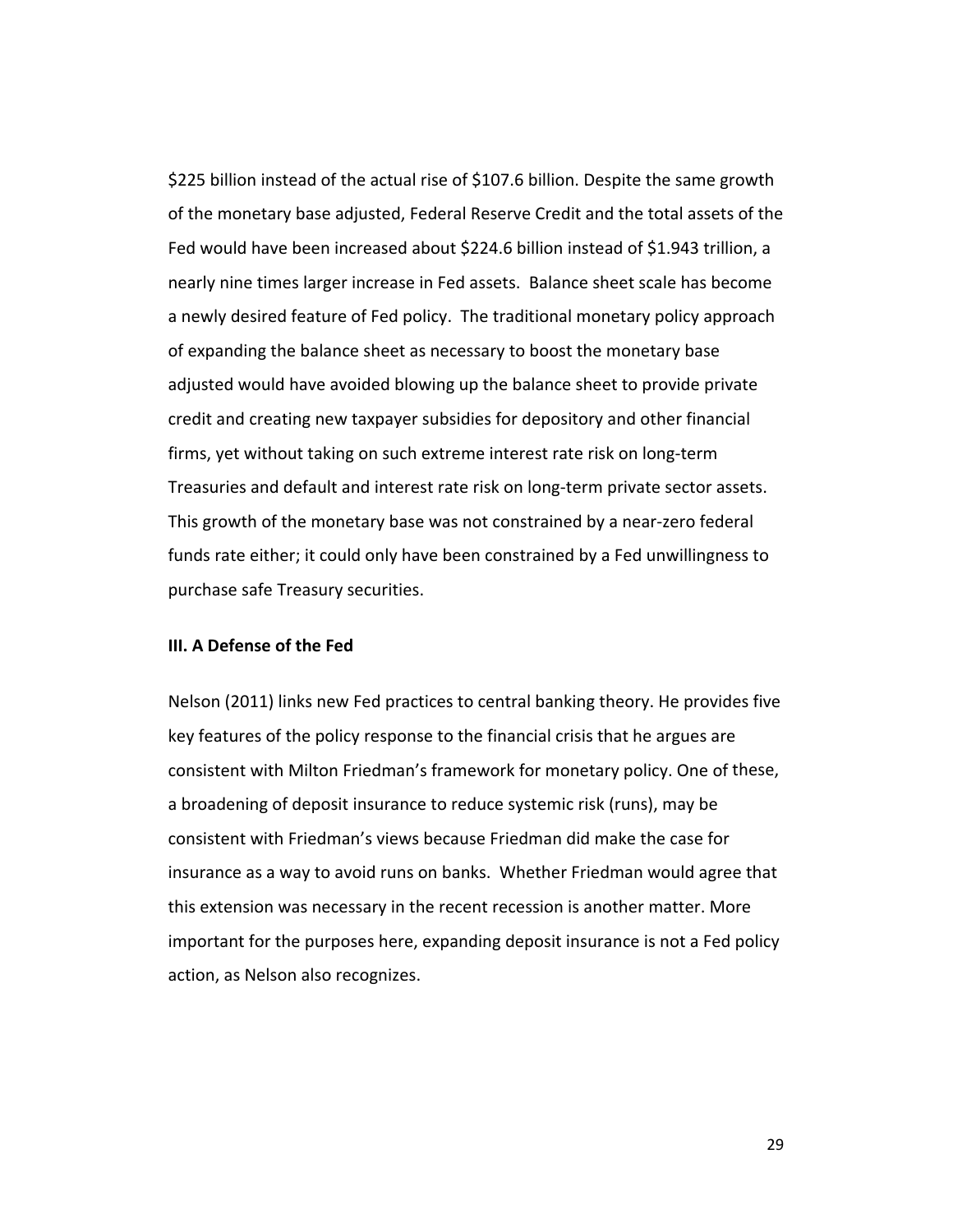A second feature, that commercial banks received assistance through recapitalization, refers to the Troubled Asset Relief Program (TARP), which also was not a Fed response. Nelson argues that Friedman supported assistance to banks by the Reconstruction Finance Corporation in the 1930s and support for Continental Illinois Bank. However, TARP support was not really a recapitalization. It was a provision of liquidity assistance via the purchase of preferred stock and of troubled assets for which warrants were received.<sup>25</sup> While the preferred stock did qualify as Tier 1 capital, they were equivalent to sales of a long‐term debt with a fixed coupon rate, not equivalent to new purchases of equity. This is a well know shortcoming of the Tier 1 concept and measure. TARP aimed explicitly to provide assistance only to solvent institutions. The largest banks were forced to accept the assistance and generally repaid as soon as allowed. In 2008‐10, about 325 banks failed, less than one‐fourth the total (1412) in 1989‐1991, the comparable worst three years of the Savings‐and‐Loan crisis, and less than one‐seventh the total associated with 1981‐93 failures (2335).

The three features of the Fed response are, loosely quoting Nelson: (1) An extension of discount lending broadly to the financial system at interest rate below market rates before the crisis, (2) Fed holdings of Treasury securities

<sup>&</sup>lt;sup>25</sup> This may be controversial statement because the Reconstruction Finance Corporation used purchases of preferred stock to "recapitalize" banks in the 1930s and preferred stock is counted as Tier 1 capital. Gertler, Kiyotaki and Queralto (2011) model preferred stock as "inside equity," along with subordinated debt (p. 16), although later they argue that inside equity can only be augmented by retained earnings. They argue that subordinated debt and preferred stock improve bank functioning, an argument that has been made for the signaling function of debt. Their first notion of equivalence with debt is closer to traditional accounting and finance notions of preferred stock, where the stock similarity is based on the perpetual life of common stock, despite its debt feature of a fixed dividend. Preferred stock increases financial risk for firms, unlike common stock. The issue is mute in the case of TARP, however, because the preferred stock largely was repurchased shortly after its issue.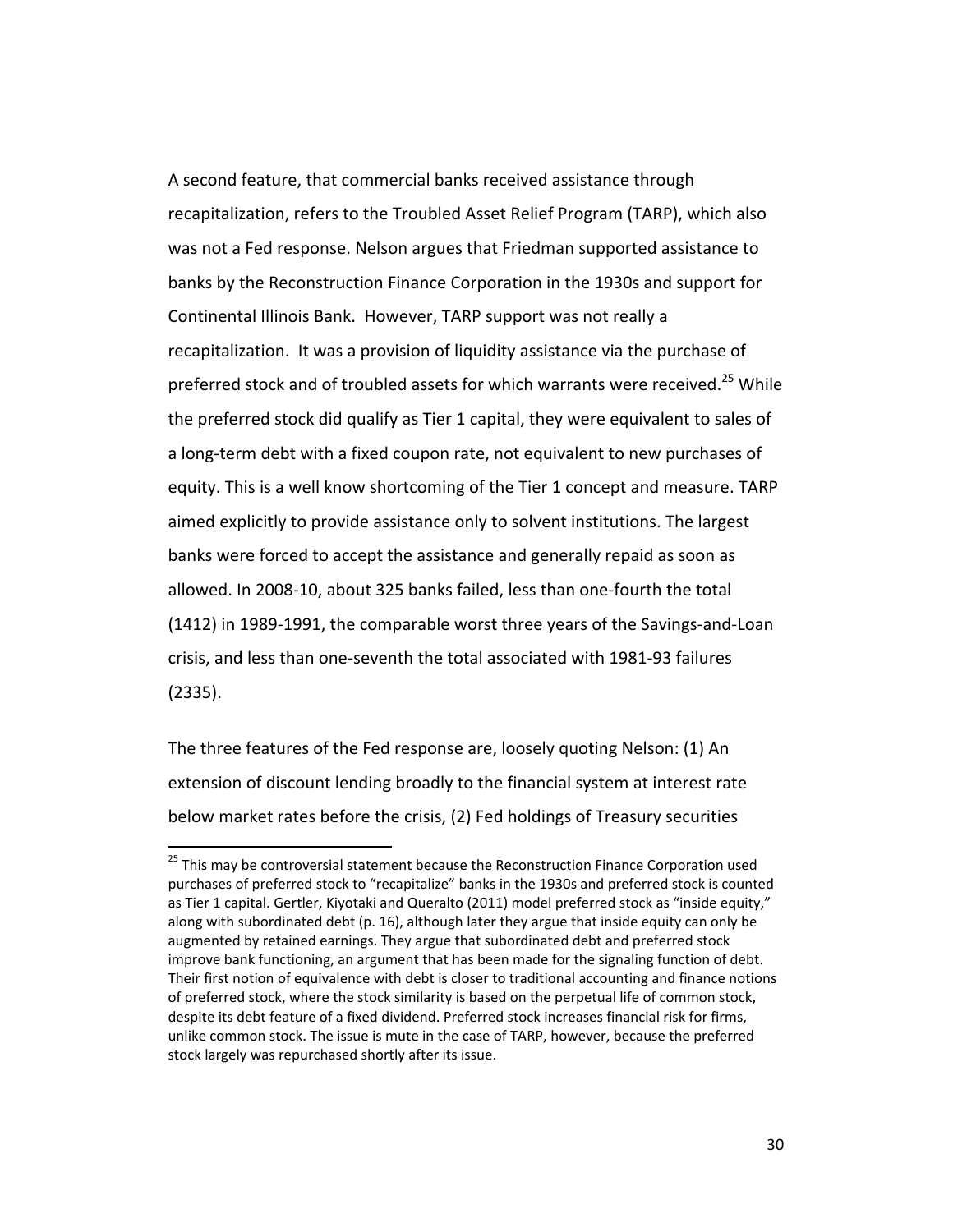adjusted to lower the path of important interest rates relative to short term rates, and (3) the payment of interest on reserves.

Extending discount lending to non‐depository institutions was strongly at odds with Friedman's recommendations. Half a century ago, Milton Friedman recommended that Congress should "Repeal present power of the System to make loans to member banks, to discount paper for them, and to make loans to private individuals, corporations, or non‐federal public bodies. This would eliminate any necessity for the System to establish discount rates or eligibility requirements" (1959, p. 100). Friedman was opposed to lending to banks, and more so against other private sector credit. Friedman emphasized that discount lending, if it occurs, should be at a penalty discount rate. Since the 2003 innovations in discount policy, lending was at a fixed penalty. In 2007 the Fed reintroduced a variable rate to encourage borrowing, ending the clarity of the policy adopted earlier. Also, it is not the interest rate relative to the period before a crisis that affects borrowing; it is the rate at any point in time relative to the alternative cost of borrowing at the same point in time. Nelson claims that Friedman advocated a discount rate lower than the rate prevailing before the crisis. In fact Friedman's concern was to use a penalty rate if the central bank undertakes lending, exactly what Bagehot (1873) advocated, though Nelson claims that Fed policy actions and Friedman's policy prescription were counter to Bagehot's Law.

It is difficult to argue that adjustments in holdings of Treasury securities lowered the path of longer term interest rates. From July 2007 until February 2009 (see Figure 3), that is, from well before the recession began until it was almost over and for the first five months following the onset of the financial crisis and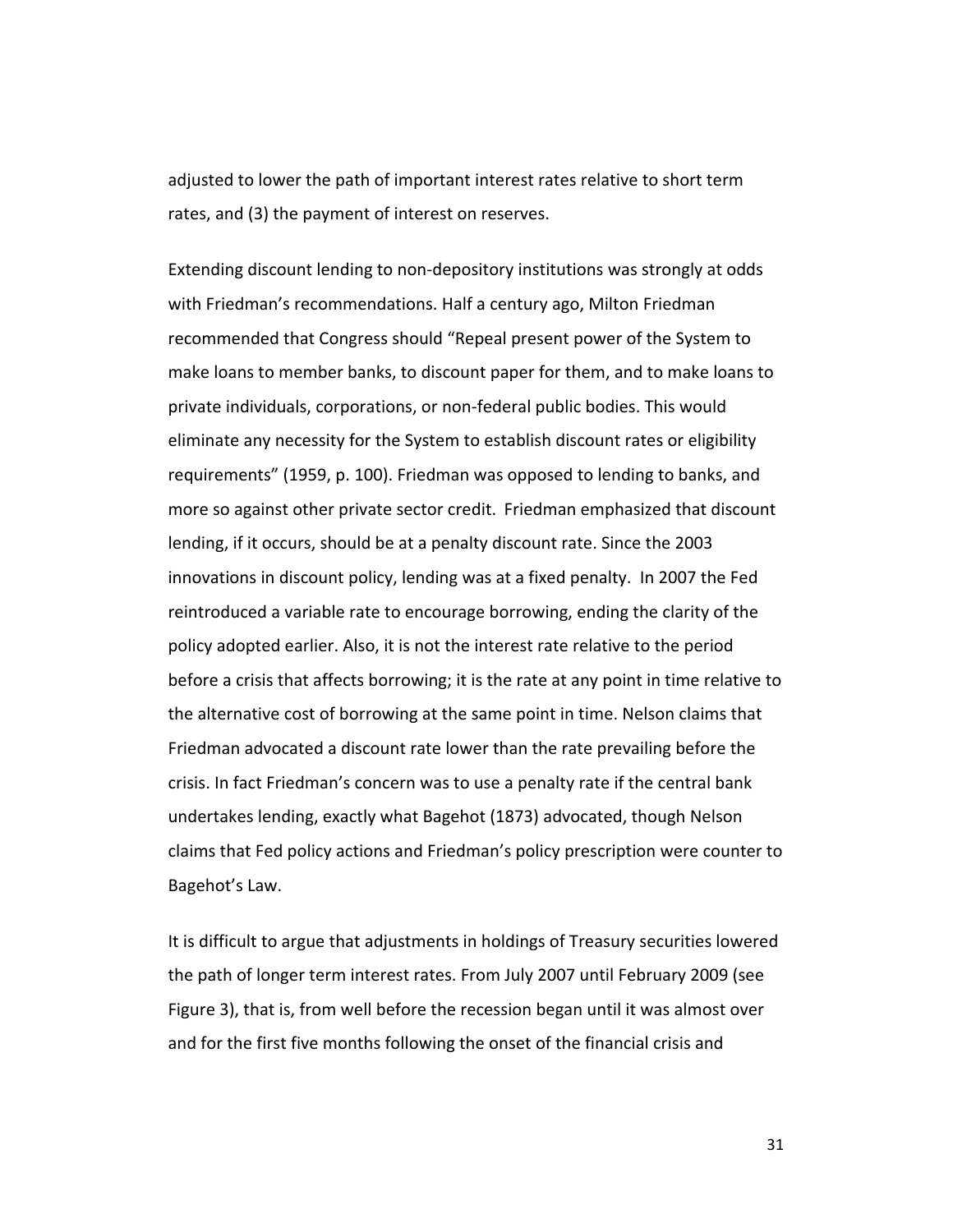probably after it was over, the Fed's Treasury security holdings fell. It is hard to argue that these actions lowered interest rates. Moreover, the monetary base adjusted growth slowed over the next year, or more precisely from January 2009 to January 2010.

Friedman was an advocate of paying interest on reserves, but, as discussed above, not a subsidy to private depository institutions that cost \$6.4 billion, or \$2.6 billion per year in its first 30 months or so. The authority to pay such interest had nothing to do with the financial crisis.<sup>26</sup> Also, his efficiency argument for paying interest on reserves applies only to required reserves, not excess reserves, though he did not make that distinction. Congress authorized such payments in 2006 to begin October 2011. The Fed was able to accelerate this plan because of the financial crisis through the Emergency Stabilization Act of 2008, to begin October 2008. So the genesis of the idea and its authorization were completely independent of the crisis. It is the case that the crisis provided a justification for the introduction of the practice to be advanced.

# **IV. Conclusion**

Chairman Bernanke has asserted: "I grasp the mantle of Milton Friedman. I think we are doing everything Milton Friedman would have us do." See Nelson (2011), based on Chan (2010). Yet, at least four of Nelson's claims of consistency with

<sup>&</sup>lt;sup>26</sup> The Fed's advocacy of paying interest on reserves also had little to do with Friedman's argument about incentives and resource allocation. VanHoose (2008) and Dutkowsky and VanHoose (2011) explain that the principal Fed argument was to reduce sweep balances and that the Fed could do this by setting an interest rate on excess reserves about 4 percent below the bank loan rate, or, alternatively, by significantly reducing reserve requirements.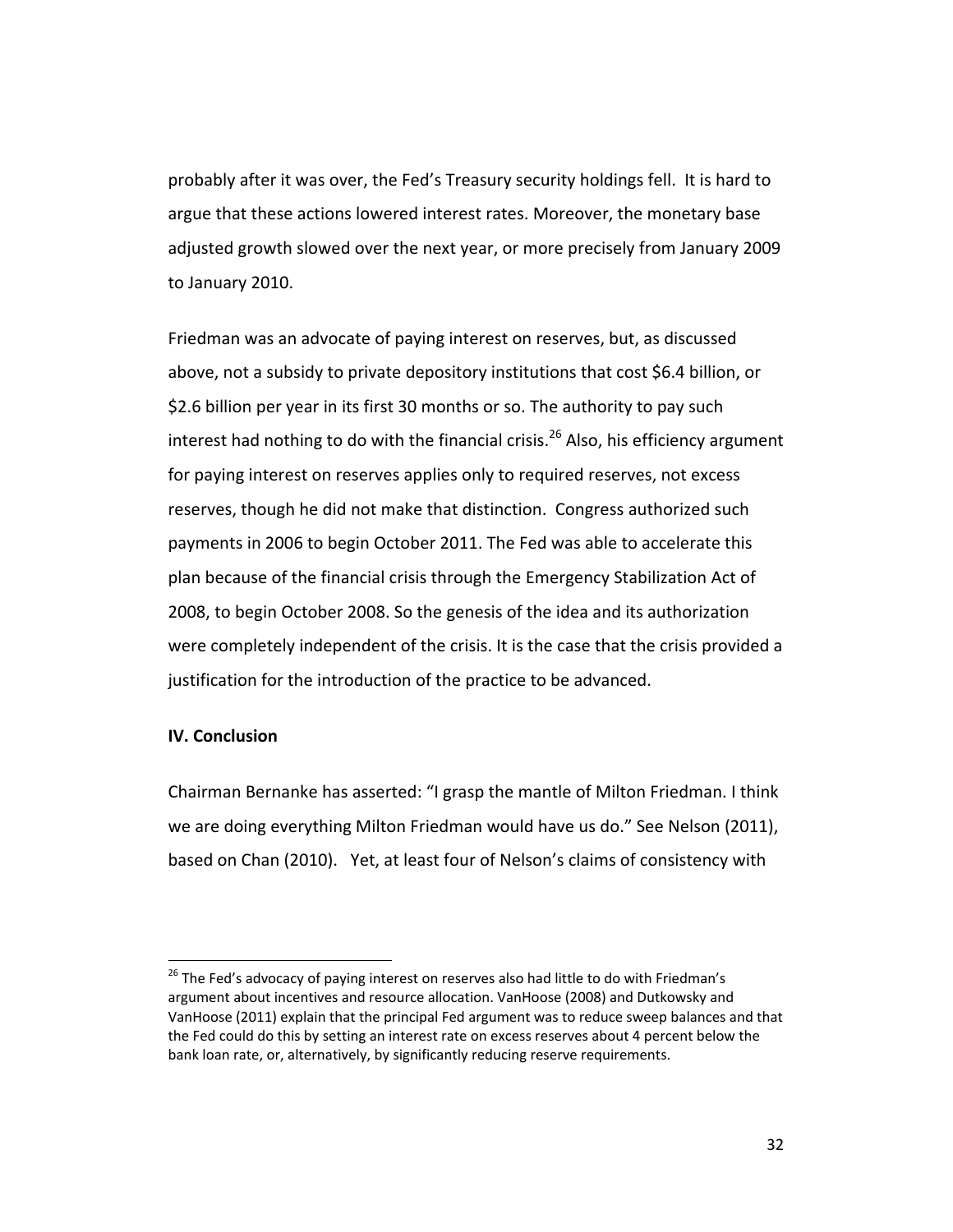Friedman are in fact counter to the principles of central banking that he laid  $out<sup>27</sup>$ 

What is consistent with Friedman's work is the fact that setting a nominal interest rate target is not sufficient to control the real federal funds rate and his argument that the Fed is the principal cause of recessions. The day after his death, the *Wall Street Journal* published his last article. Friedman (2006) compared the path of money growth surrounding the Great Depression and the end of stock price bubbles in the early 1990s in Japan and in 2000 in the United States. He showed that cyclical downturns were predicted by slowing money growth and that the cyclical slowing was larger, the larger was the slowing in money growth. The sharp slowing in monetary base growth to an historical low in January 2008 reflects another such instance. Fed policy led to fluctuations in the real federal funds rate and the monetary base that slowed the recovery.

During and after the foreclosure crisis, recession and financial crisis the Fed has followed a path that compromised the indicators used to assess policy and

 $27$  One of the most egregious of Nelson's (2011) errors is his claim that "Though he found some beneficial steady‐state welfare effects of deflation, Friedman (1969) ultimately concluded against deflation even as a long-run objective." (p.28, ftn.32). As support for his claim, Nelson argues: "There is widespread agreement that keeping expectations of inflation from declining below levels consistent with price stability is desirable under all circumstances." See Nelson (2011, p. 28). This is essentially a defense of the Chairman and FOMC's deflation phobia. Friedman was very clear that the practical policy in both the short run and long run was to select a monetary growth rate to aim for constant factor prices and for final product (goods and services) prices falling at a 2 percent rate. He estimated the money growth rate required to be 2 percent per year. This was a practical adjustment from his estimate of a true optimum of about 4 to 5 percent rate of deflation, or more, for product prices. See Friedman (1969, pp. 45‐48, and a repudiation of his earlier 5 percent rule. In no subsequent work did Friedman qualify or reject the superiority of his (1969) 2 percent rule and its deflation objective, nor did he alter the 1969 qualification that the higher price stability result (zero rate of increase in prices of final goods and services) with a 5 percent rate of money growth as no more than an "intermediate" objective that is superior to "current practice."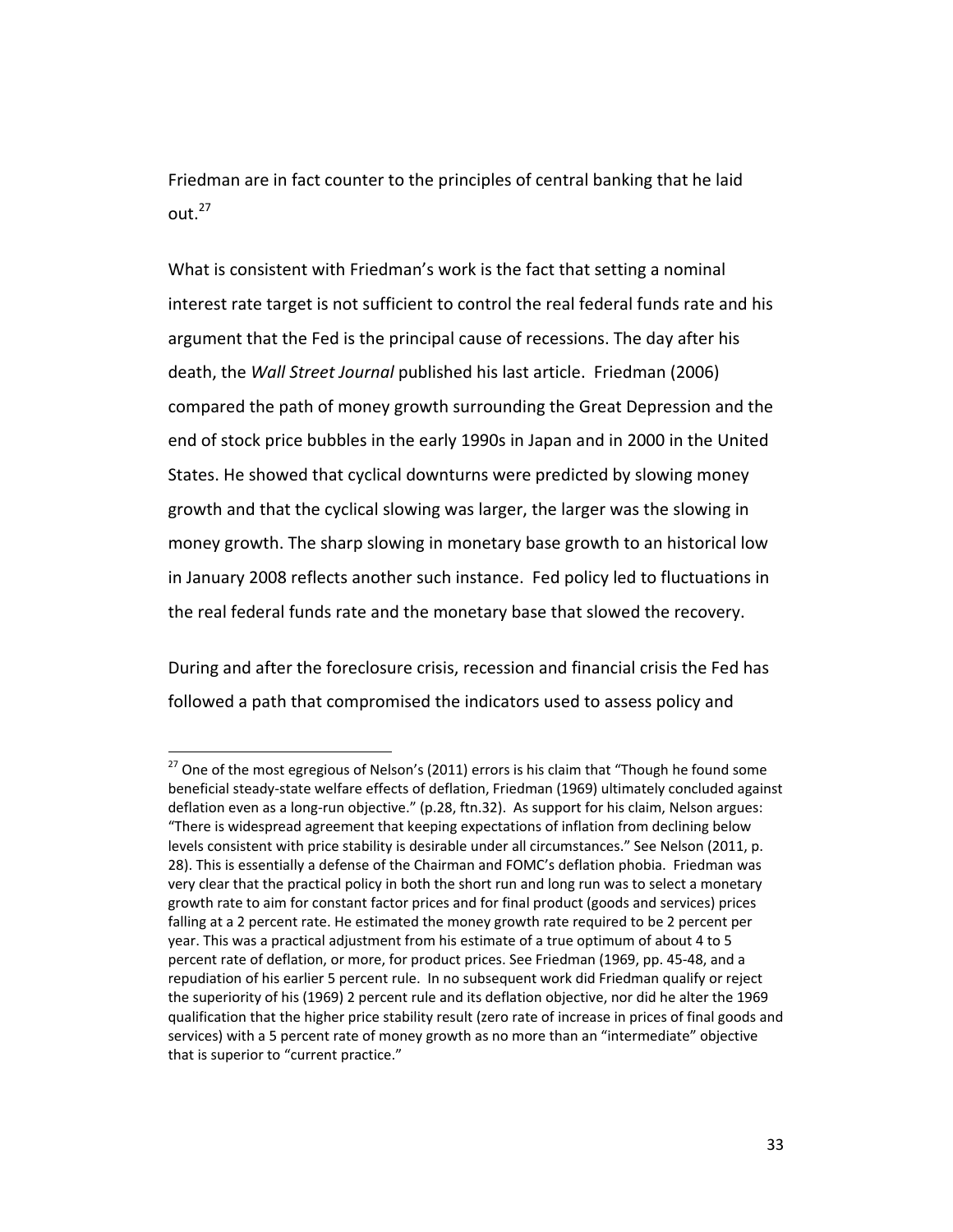created serious new risks to the Fed and its ability to function in future. It adopted a credit policy that severed the link of Fed credit and the monetary base, created new subsidies that were costly and ineffective, and inflated the Fed's balance sheet with little or no effect on economic performance. These actions appear to be deliberate, as the Chairman of the Fed has long argued that the real effects of the financial fallout during the Great Depression independently contributed to it severity. In his view, targeted credit provision to distressed firms was the solution. Never mind the principle that failed firms should be closed to minimize effects on creditors, their customers and the economy.

The evidence presented here shows that the Fed slowed the growth of the monetary base to recessionary levels by early 2006 and that it persisted in recessionary monetary base growth up until the beginning of the recession and well into the long recovery, delaying recovery and economic expansion. The evidence also shows that the Fed focused more on expanding private credit rather than expanding the monetary base and it complicated this approach by following a commercial banking model of private credit expansion. To implement this approach the Fed created new liability possibilities to expand excess reserves and supplementary Treasury deposit facilities and it reduced its traditional assets. None of these actions changed overall credit available directly and indirectly from the Fed and banking system to the private sector, but it did allow the expansion of the Fed's balance sheet and reduced credit available through depository institutions. The evidence shows that the explosion in the size of the Fed's balance sheet was not accompanied by effective monetary base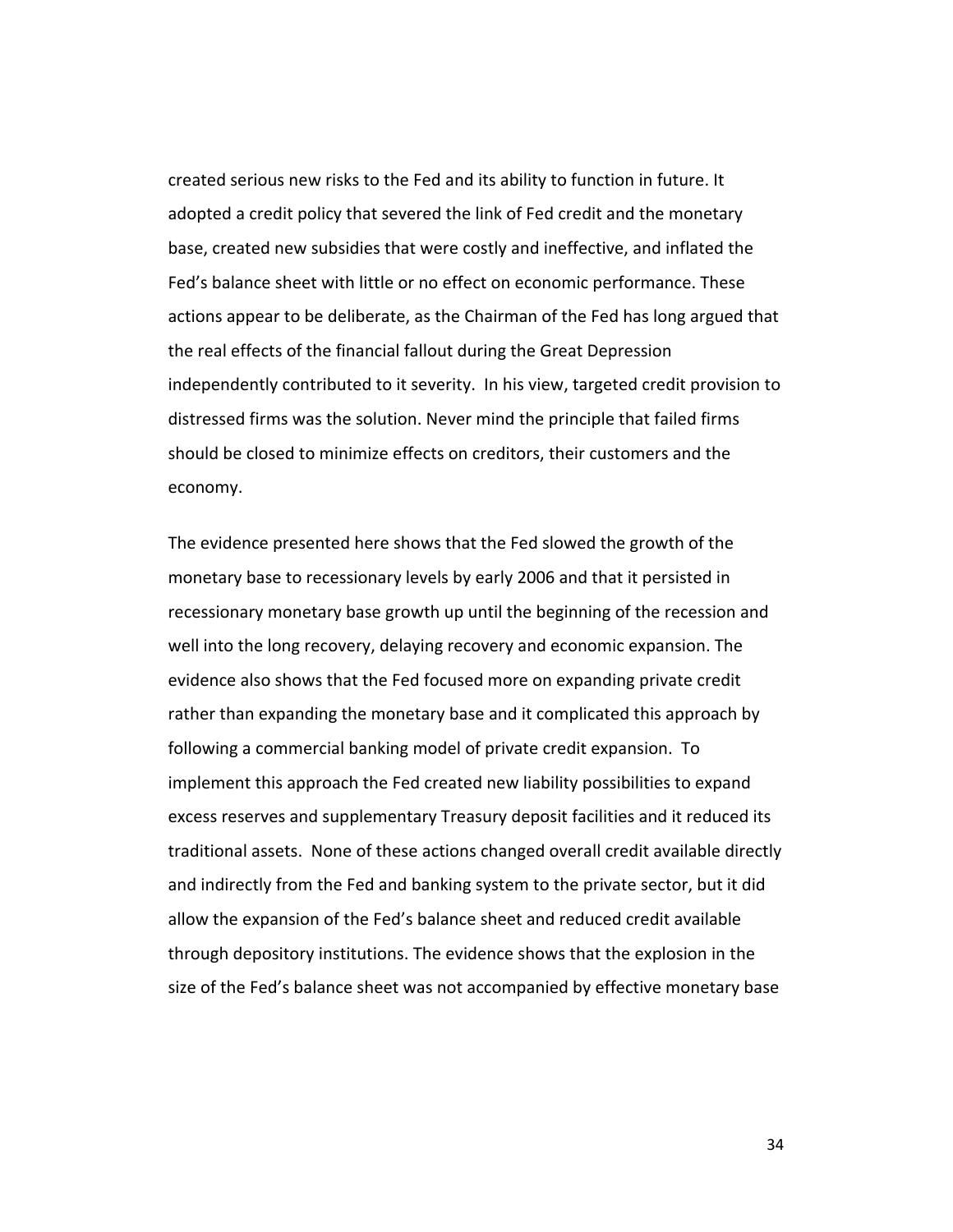expansion and therefore was not accompanied by stimulus to generate a typical quick recovery and expansion in economic activity.

In the Fed's response to the financial crisis, furthering its credit policy, it has ended up with more than \$1.5 trillion of excess reserves that it supports by a huge subsidy to depository institutions. The Fed would find that it is difficult to eliminate these excess reserves, should it desire to do so, because its balance sheet is heavily exposed to illiquid and risky long‐term private sector assets and a predominately long duration portfolio of long‐term Treasury securities.

Legally, most of the Fed's new credit policy came about under the cover of Section 13 (3) of the Federal Reserve Act. These asset powers should be eliminated or seriously tightened up by the Congress.<sup>28</sup> Otherwise the Fed will conduct its future business in a similarly opaque, risky, and costly fashion in the next financial crisis, even if in fact it actually eliminates all of these new discretionary facilities and policies temporarily before then. It is well to recall that the shift to the new credit policy began well before the financial crisis, as a

 $^{28}$  Emerson (2010) takes a stronger view, arguing that Fed actions violated their existing authority under Section 13 3. This appears to be an overstatement. In either case, Congress is the only entity that can limit the excesses of the Fed in this regard. The 2010 Dodd-Frank Act specifically prohibits the Fed from ever making loans to insolvent firms. It requires consultation with the Treasury before future Section 13(3) actions can be undertaken, and only for a wide class of borrowers (i.e. not AIG alone). Such consultations were required for bank lending under the Federal Deposit Insurance Corporation Improvement Act of 1991 (FDICIA), but did not restrain the Fed from making loans to failing banks in the recent crisis. Instead the Fed has made it easier for financial institutions to become banks and have access to lender of last resort Fed by taking on bank charters, even though they are not essentially depository institutions. In the earlier case (FDICIA) the consultations required the approval by two‐thirds of the FDIC Board, the Board of Governors of the Federal Reserve System and the Secretary of Treasury. At least with that failed precedent, the use of Section 13 (3) lending has not been constrained the Fed. Political economy theory suggests that there is no reason for the Treasury to decline any perceived help from the Fed in providing credit to politically favored parties.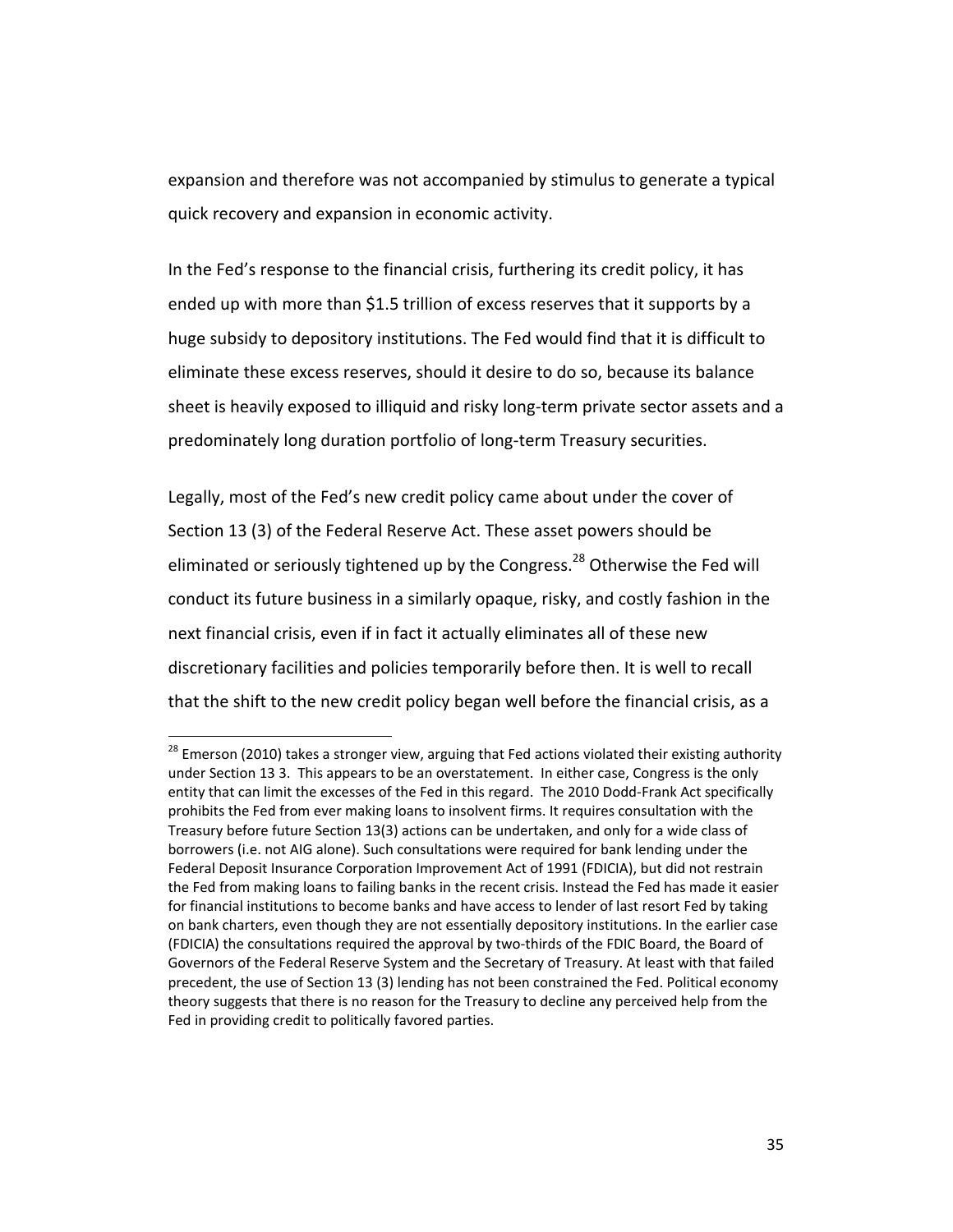response to the mortgage foreclosure crisis and recession. In addition, the Congress could improve the management of reserves by outlawing the payment of interest on excess reserves, by ending the existing subsidy to banks for holding required reserves by mandating a discounted level of the rate paid on required reserves to a rate somewhat below the lesser of the Treasury bill rate and federal funds rate. Finally, the Congress could restrain the Fed's ability (and the Treasury's complicity) to act as a commercial bank by engineering Treasury deposits at the Fed (matched by artificial increases in Treasury debt) that could accommodate a further expansion of private sector lending by the Fed.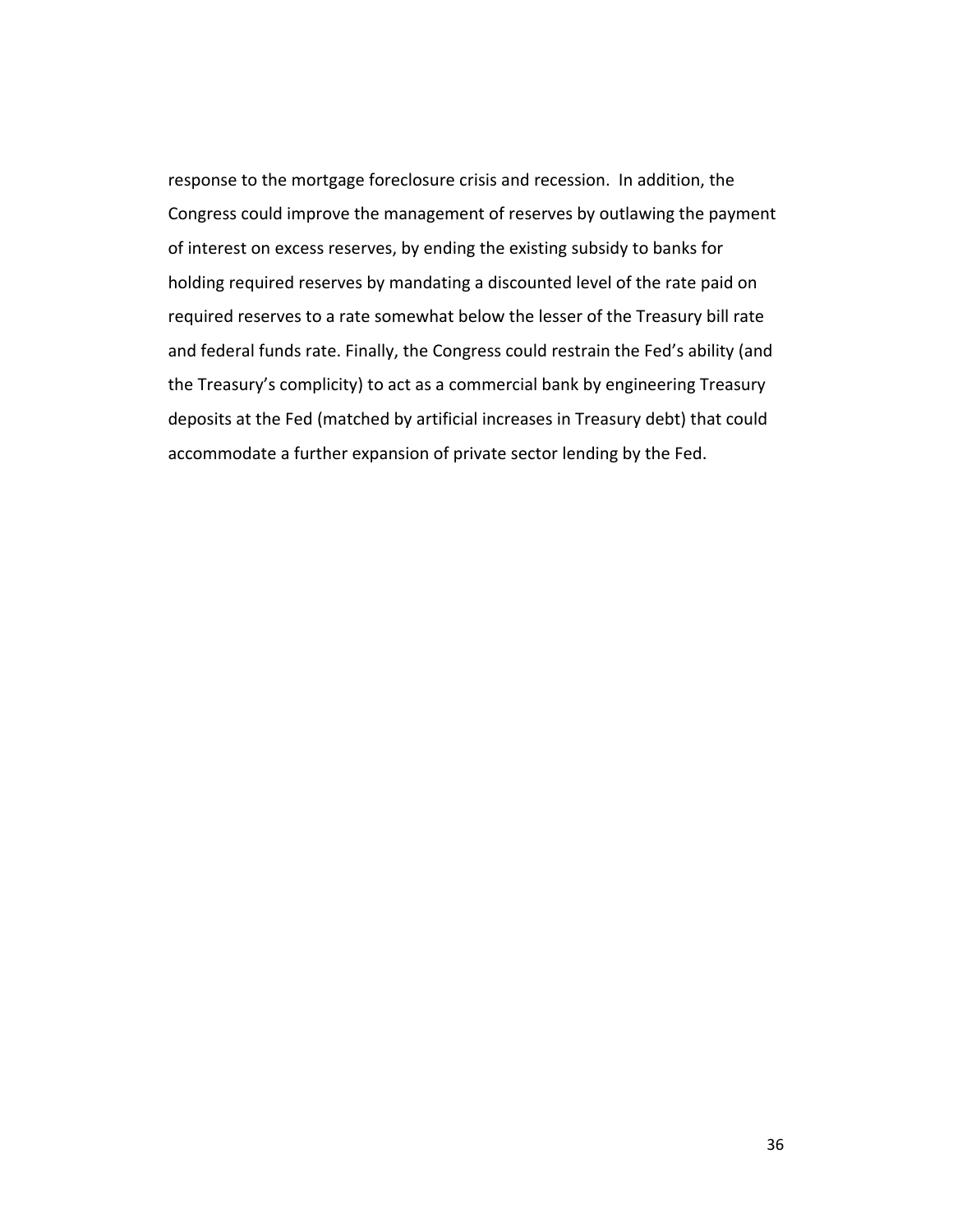#### **References**

Aglietta, Michel and Laurence Scialom (2009). "Permanence and Innovation in Central Banking Policy for Financial Stability," in Robert R. Bliss and George G. Kaufman (Eds.), *Financial Institutions and Markets*. New York: Palgrave Macmillan, pp. 187 ‐ 211.

Andersen, Leonall C. and Denis S. Karnosky (1977). "Some Considerations in the Use of Monetary Aggregates for the Implementation of Monetary Policy," Federal Reserve Bank of St. Louis *Review* (September), 2 – 7.

Anderson, Richard G. and Robert H. Rasche (1996). "Measuring the Adjusted Monetary Base in an Era of Financial Change," Federal Reserve Bank of St. Louis *Review* 78 (6), November/December, pp. 3‐37.

Bagehot, Walter (1873). *Lombard Street: A Description of the Money Market.* New York: Charles Scribner's Sons.

Bech, Morten L. and Elizabeth Klee (2011). "The Mechanics of a Graceful Exit: Interest on Reserves and Segmentation in the Federal Funds Market," *Journal of Monetary Economics* 58, pp. 415–41.

Belongia, Michael T, and Peter N. Ireland (2012). "Quantitative Easing: Interest Rates and Money in the Measurement of Money," Boston College Department of Economics Working Paper 801.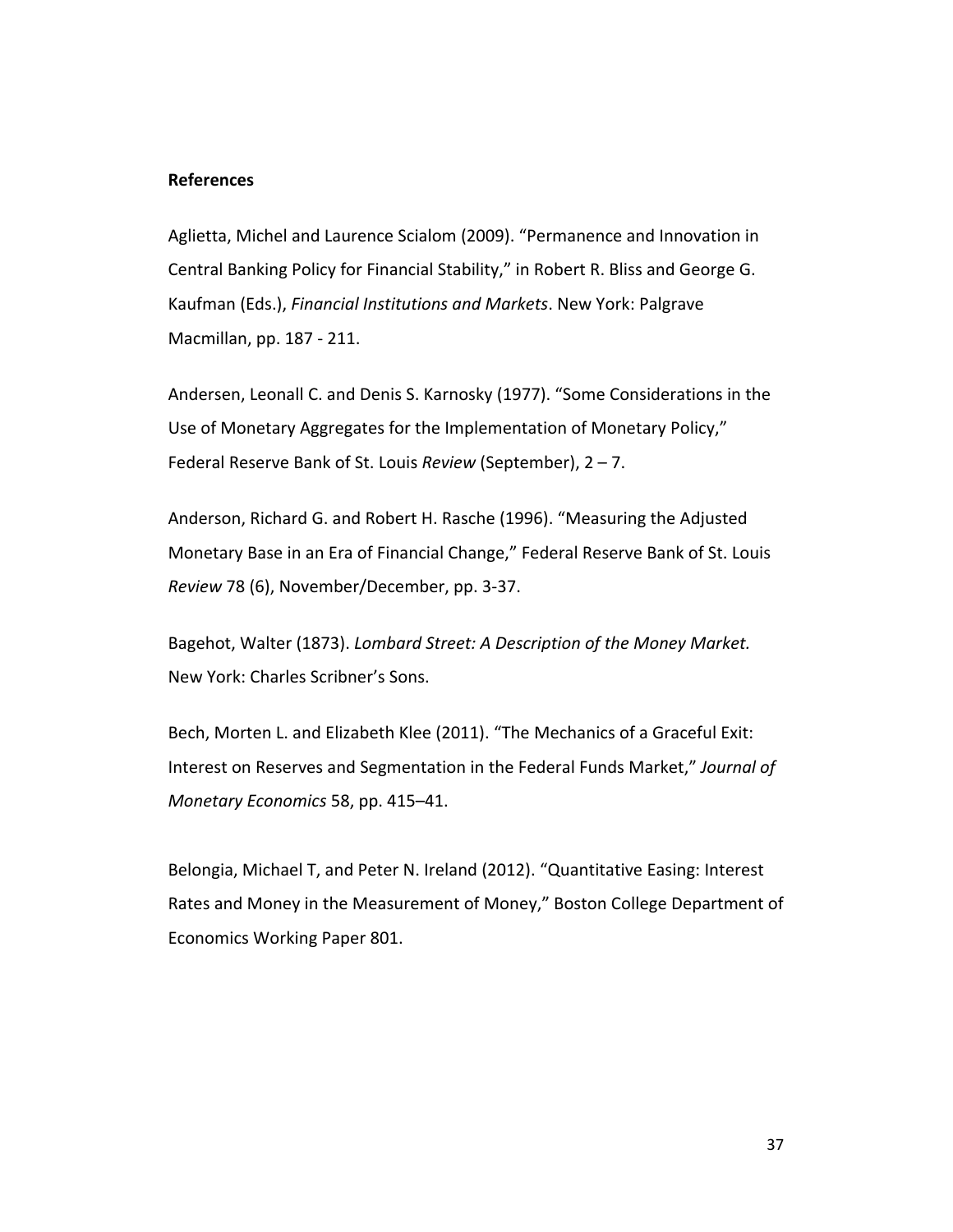Bernanke, Ben (2002). "On Milton Friedman's Ninetieth Birthday," a speech presented at the Conference to Honor Milton Friedman, University of Chicago, Chicago, Illinois, November 8.

\_\_\_\_\_\_\_\_\_, (1983). "Nonmonetary Effects of the Financial Crisis in the Propagation of the Great Depression," *American Economic Review*, Vol. 73(3), 257‐276.

Bernanke, Ben S. and Alan S. Blinder (1988). "Credit, Money, and Aggregate Demand," *American Economic Review* 78 (May), 435‐39.

\_\_\_\_\_\_\_\_\_,and \_\_\_\_\_\_\_\_\_ (1992). "The Federal Funds *Rate* and the Channels of Monetary Transmission," *American Economic Review* 92 (September), 901 – 21.

Bowman, David, Etienne Gagnon and Mike Leahy (2010). "Interest on Excess Reserves as a Monetary Policy Instrument: The Experience of Foreign Central Banks," Board of Governors of the Federal Reserve System, International Finance Discussion Papers, No. 996, March.

Carpenter, Seth B. , Jane E. Ihrig, Elizabeth C. Klee, Daniel W. Quinn and Alexander H. Boote (2013). "The Federal Reserve's Balance Sheet and Earnings: A Primer and Perspectives," Finance and Economic Discussion Series 2013‐01, Federal Reserve Board of Governors.

Calomiris, Charles W., Joseph R. Mason and David C. Wheelock (2011), " Did Doubling Reserve Requirements Cause the Recession of 1937‐38," Federal Reserve Bank of St. Louis Working Paper 2011‐002‐A, January.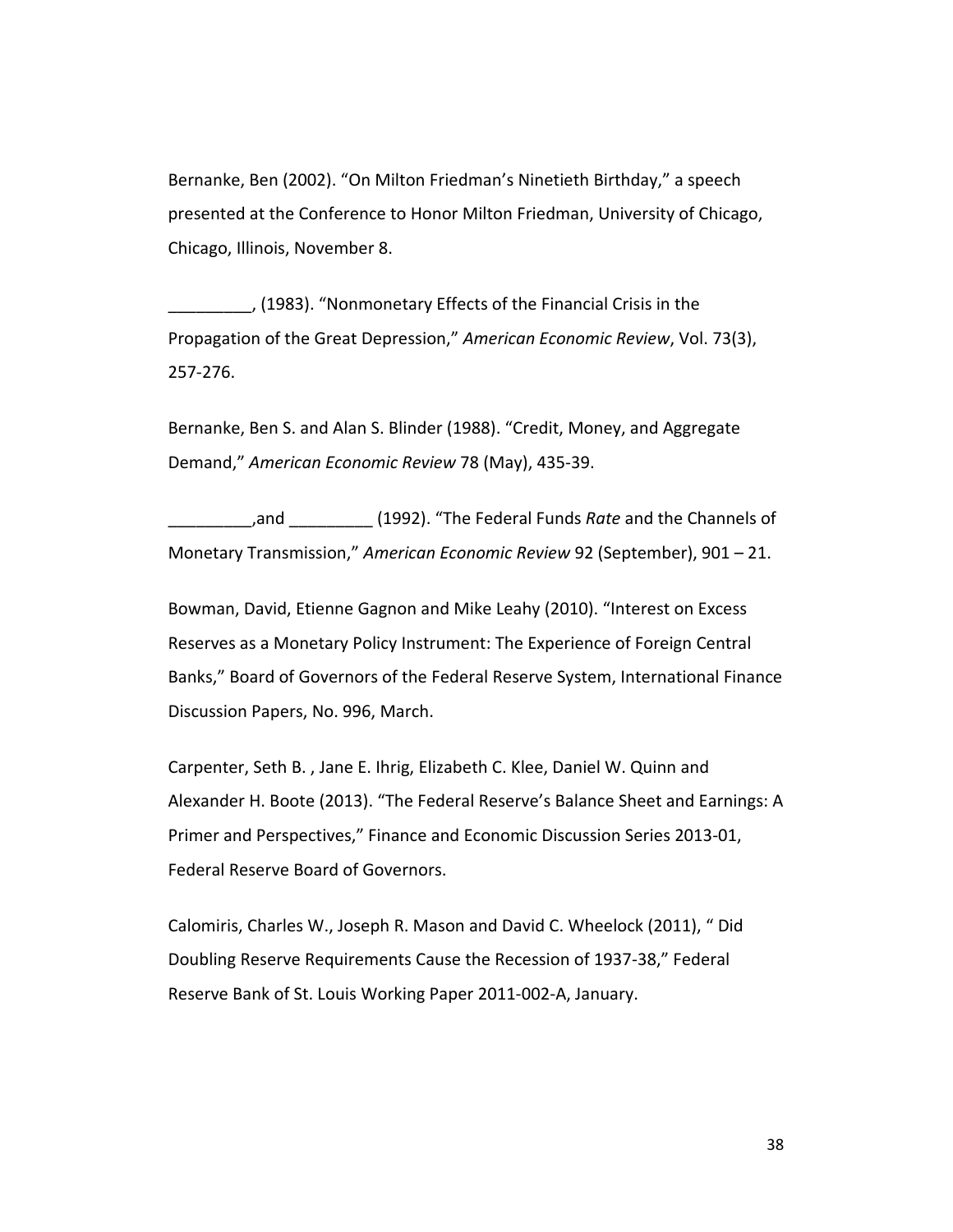Chadha, Jagjits S., Luisa Corrado and Jack Meaning (2012). "Reserves, Liquidity and Money: An Assessment of Balance Sheet Policies," CEIS Working Paper No. 230.

Chan, Sewell (2010). "Friedman Casts Shadows as Economists Meet," *New York Times*, November 8, B1, B3.

Dutkowsky, Donald H. and David D. VanHoose (2008)."Interest on Bank Reserves and Optimal Sweeping," *Journal of Banking and Finance* 35, 2491 – 2497.

Epstein, Gerald and Thomas Ferguson (1984). "Monetary Policy, Loan Liquidation and Industrial Conflict: The Federal Reserve and the Open Market Operations of 1932," *Journal of Economic History* 44(4), December, pp. 957‐983.

Emerson, Mark (2010). "The Illegal Actions of the Federal Reserve: An Analysis of How the Nation's Central Bank Has Acted Outside the Law in Responding to the Current Financial Crisis," *William & Mary Business Law Review*, Vol. 1(1), Article 5, http://scholarship.law.wm.edu/wmblr/vol1/iss1/5.

Ford, William F. and Walker F. Todd (2010). "The World's Most Profitable Company," American Institute for Economic Research (AIER), *Research Report*, November 2, 2010.

Friedman, Ben S. and Kenneth N. Kuttner (1992). "Money, Income Price, and Interest Rates," American Economic Review 82 (June), 472‐92.

Friedman, Milton (2006). "Why Money Matters," *Wall Street Journal*, November 17.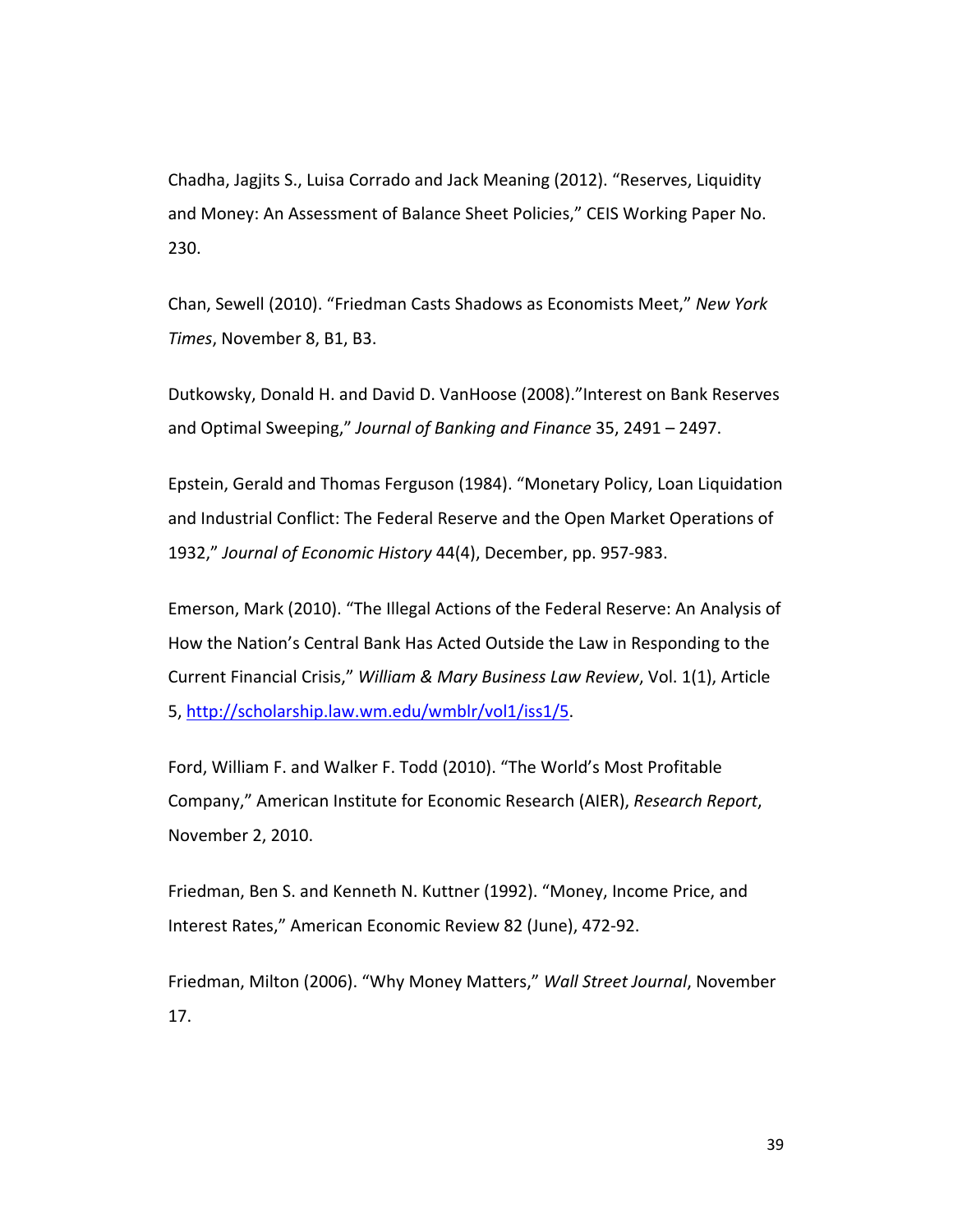Friedman, Milton (1969). *The Optimum Quantity of Money and Other Essays.* Chicago: Aldine Publishing Company.

Friedman, Milton (1959). *A Program for Monetary Stability*, New York: Fordham University Press.

Friedman, Milton and Anna Jacobson Schwartz (1963). *A Monetary History of the United States* 1867—1960, Princeton: Princeton University Press.

General Accounting Office (2011). *Federal Reserve System: Opportunities Exist to Strengthen Policies and Processes for Managing Emergency Assistance*, Report to Congressional Addressees, July.

Gertler, Mark, Nobuhiro Kiyotaki and Albert Queralto (2011). "Financial Crises, Bank Risk Exposure and Government Financial Policy," New York University Working Paper, May.

Giannone, Domenico, Michele Lenza, Huw Pill and Lucrezia Reichlin (2012). "The ECB and the Interbank Market," European Central Bank Working Paper No. 1496, November.

Goodfriend, Marvin (2011). "Central Banking in the Credit Turmoil: An Assessment of Federal Reserve Practices," *Journal of Monetary Economics,* Vol. 58(1), 1–12.

Hafer, Rik and Scott E. Hein (1984). "Predicting the Money Multiplier: Forecasts from Component and Aggregates Models," *Journal of Monetary Economics*, November, pp. 375 ‐ 84.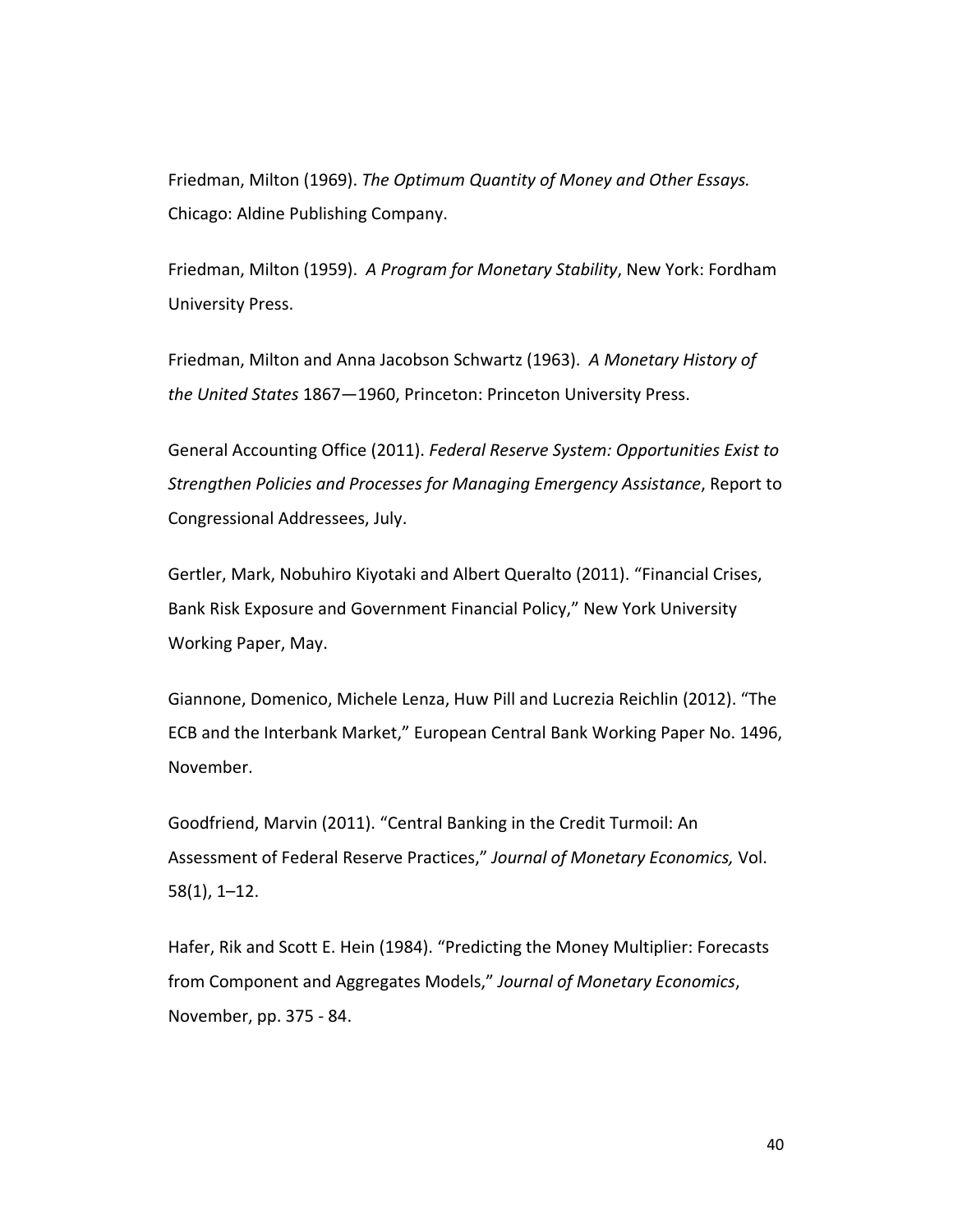Hetzel, Robert L. (2009). "Monetary Policy in the 2008‐09 Recession," Federal Reserve Bank of Richmond *Economic Quarterly* 9(2), Spring.

Ize, Alain and Nada Oulidi (2009). "Why Do Central Banks Go Weak?," IMF Working Paper 09/13, January.

Joyce, Michael, Ana Lasaosa, Ibrahim Stevens and Matthew Tong (2009). "The Financial Market Impact of Quantitative Easing," Bank of England Working Paper No. 393.

Kashyap, Anil K. and Jeremy C.Stein (2012). "The Optimal Conduct of Monetary Policy with Interest on Reserves," *American Economic Journal: Macroeconomics* 4(1), pp. 266‐82.

Keister, Todd, Antoine Martin, and James McAndrews (2008). "Divorcing Money from Monetary Policy," Federal Reserve Bank of New York *FRBNY Economic Policy Review 14(2)*, September, pp. 41‐56.

Klueh, Ulrich H, and Peter Stella (2008). "Central Bank Financial Strength and Policy Performance: An Economic Evaluation," IMF Working Paper 08/176, July.

Leeper, Eric M. and Jennifer E. Roush (2003). "Putting 'M; Back in Monetary Policy," *Journal of Money Credit and Banking* 35 (December), 1217 – 56.

McCallum, Bennett T. (2000). "Alternative Monetary Rules: A Comparison with Historical Settings for the United States, the United Kingdom, and Japan," Federal Reserve Bank of Richmond *Economic Quarterly* 86 (1), Winter.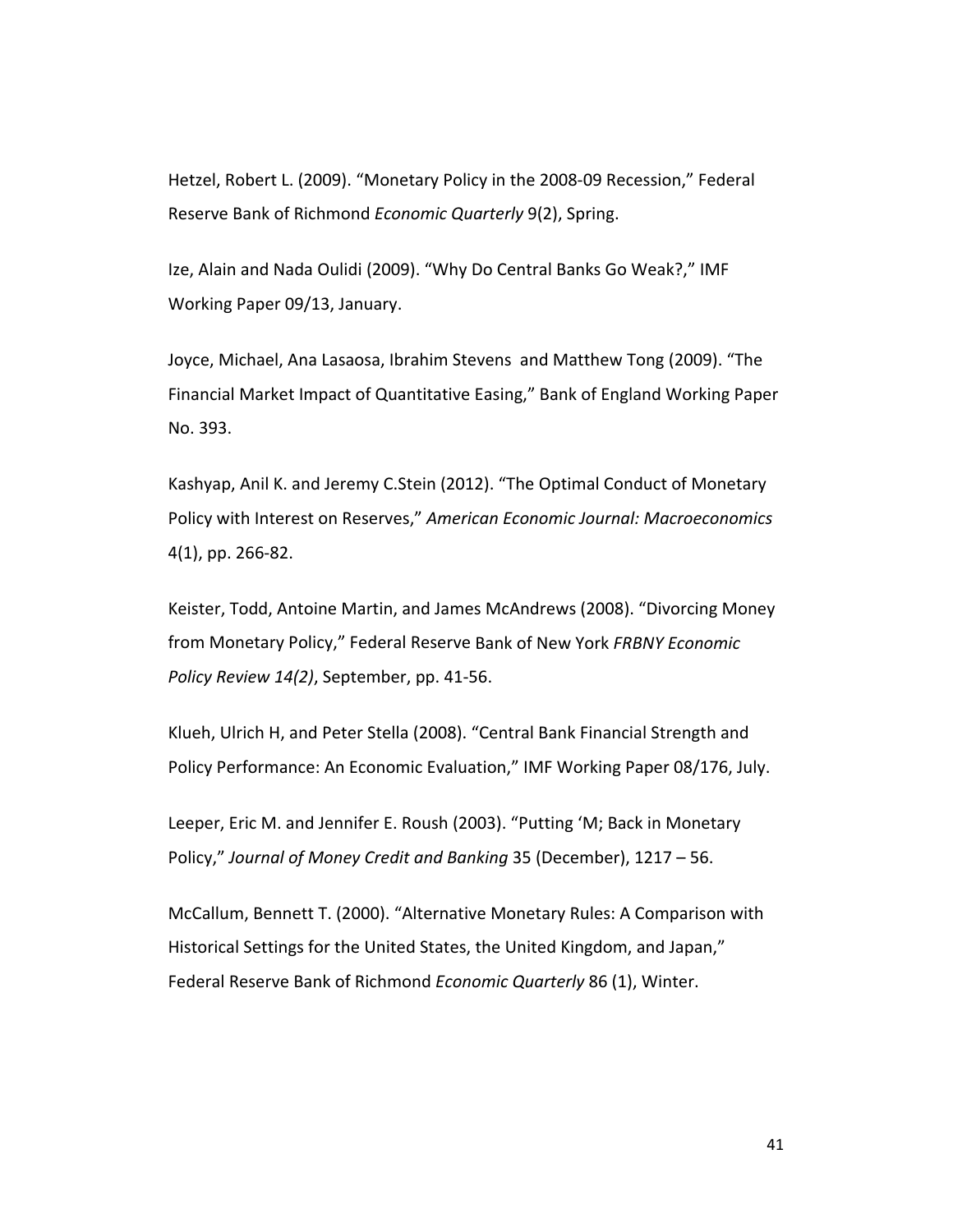\_\_\_\_\_\_\_\_\_\_(1988). "Robustness Properties of a Rule for Monetary Policy," *Carnegie‐Rochester Conference Series on Public Policy* 29, 173 ‐204.

Meltzer, Allan (2010). "Milton Friedman vs. the Fed," *Wall Street Journal*, November 4.

\_\_\_\_\_\_\_\_\_, (2003). *A History of the Federal Reserve System, Volume I: 1913‐ 1951*. Chicago: The University of Chicago Press.

\_\_\_\_\_\_\_\_\_, (1987). "Limits of Short‐Run Stabilization Policy," Economic Inquiry,25 (January), 1‐14.

Nelson, Edward (2011). "Friedman's Monetary Economics in Practice," Board of Governors of the Federal Reserve System Finance and Economics Discussion Series Working Paper 2011‐26, April.

Rasche, Robert H. and James M. Johannes (1987). *Controlling the Growth of the Money Supply.* Rochester Studies in Managerial Economics and Policy, Kluwer Academic Publishers.

Schwartz, Anna (1992), "The Misuse of the Fed's Discount Window," Federal Reserve Bank of St. Louis *Review*, (September/November), 558‐69.

Tatom, John A. (2009). "The U.S. Foreclosure Crisis: A Two‐Pronged Assault on the Economy," in Robert R. Bliss and George G. Kaufman (Eds.), *Financial Institutions and Markets*. New York: Palgrave Macmillan, pp. 131 ‐ 154.

\_\_\_\_\_\_\_\_, (2006). "Money Growth Has Slowed Sharply—Should Anybody Care?" Networks Financial Institute *Research Buzz* 2(9), November, pp. 1‐3.